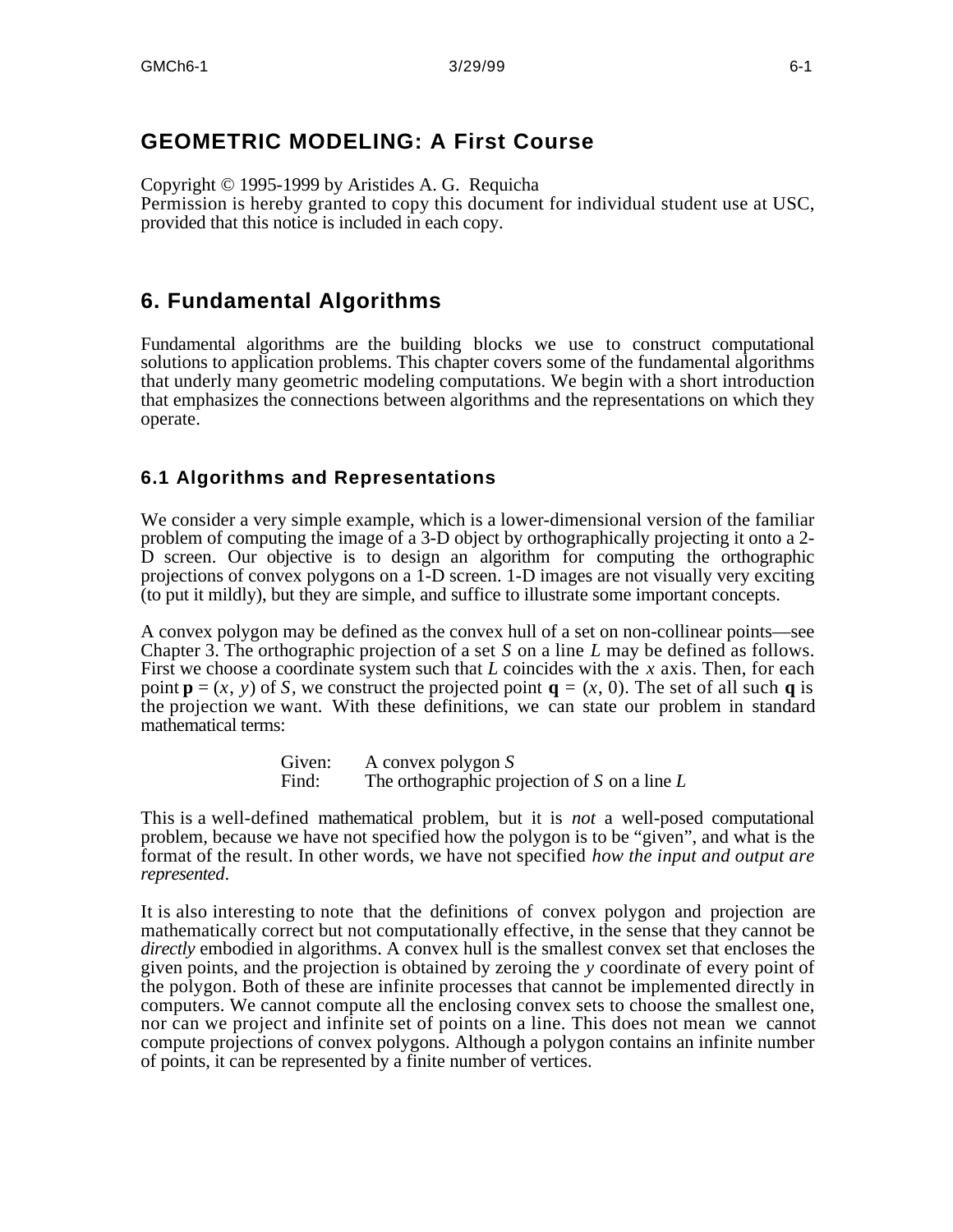Let us specify the input and output representations as follows. The convex polygon is represented in Scheme 2 of Chapter 3, *i.e.*, by a list of its vertex coordinates; the projection is represented by the  $x$  coordinates of its endpoints. This output representation is unambiguous because the orthographic projection of a convex polygon on a line is a line segment, as shown in Figure 6.1.1. Now we have a well defined computational problem, and can go ahead and design algorithms to solve it. The following are two possible solutions, expressed in a pseudo-C++ language. We assume the existence of classes PairOfReals and VertexList, with the obvious meanings, and functions SortX, which sorts the VertexList by *x* coordinate, FirstX and LastX, which return the *x* coordinates of the first and last element of a VertexList, and MinX and MaxX, which find the minimum and maximum *x* coordinates in a VertexList.



Figure 6.1.1 – Projecting a convex polygon on the *x* axis

### *Algorithm 1:*

```
PairOfReals Project1 (VertexList vl) {
     VertexList Sorted = SortX (vl);
     float Xmin = FirstX (Sorted);
     float Xmax = LastX (Sorted);
     return (Xmin, Xmax);}
```
*Algorithm 2:*

```
PairOfReals Project2 (VertexList vl) {
     float Xmin = MinX (vl);
     float Xmax = MaxX (v1);
     return (Xmin, Xmax);}
```
Algorithm 1 sorts the vertex list by increasing value of *x* coordinate, and returns the first and last elements of the sorted list. Algorithm 2 traverses the list and extracts the elements with maximum and minimum *x* coordinates. It is clear that both algorithms are correct, and therefore they are functionally equivalent. Is one better than the other? To answer this question we need criteria for comparing algorithms.

The most commonly used criterion is efficiency, which is studied in the Computer Science field of analysis of algorithms. Typically, the worst-case running time for an input of size *n*, as *n* tends to infinity, is taken as the measure of efficiency. Asymptotic worst-case performance for geometric algorithms tends to be very pessimistic, and is of limited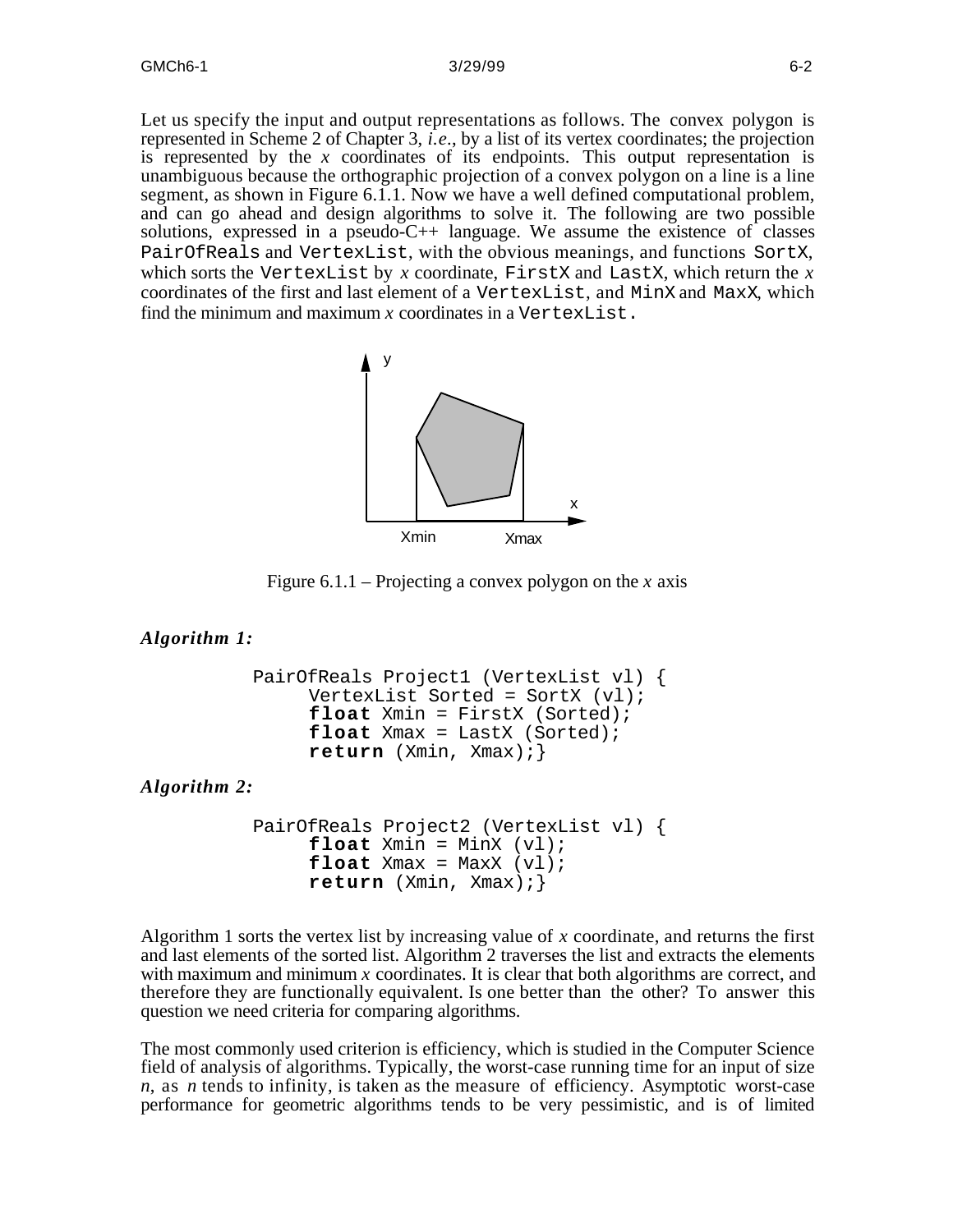practical importance because the worst cases tend to be "pathologic" and infrequently encountered. A more relevant measure of complexity should capture the cost of computation for "most" cases, or for "average" objects. Unfortunately, this is usually hard to assess because of a lack of meaningful statistical models for geometric entities (e.g., what is an average polygon?), or mathematical intractability of the models. (A promising approach is the use of randomized algorithms, in which randomness is injected in a controlled fashion into a deterministic computation—see e.g. [Mulmuley 1994].) For our example, it is well-known that the worst-case complexity of sorting *n* real numbers is of order *n log n*, whereas the complexity of minimum or maximum computations is only of order *n*. Therefore Algorithm 2 is asymptotically more efficient than Algorithm 1 in the worst case sense.

But efficiency is not the only relevant criterion. It is the easiest to characterize formally, and also the best understood. Other criteria include:

- Robustness in the presence of numerical errors, such as those introduced by floating point computation.
- Extensibility, for example, when the geometric domain increases.
- Suitability for hardware implementation.

The customary approach to efficiency analysis assumes that the representations for the input and output are given, and are fixed. However, a designer of geometric modeling systems has the freedom to choose which representations to use. This causes serious problems, because no theory is available to compare algorithms that are functionally equivalent from the mathematical viewpoint, but operate on different representations—e.g., two algorithms that compute the volume of a solid, one of them for CSG and the other for BReps. The difficulties arise primarily because of input-size considerations. For example, an object may be "small" when represented in CSG, but have a "large" BRep, while just the opposite may be true for a different object—see [Tilove 1981] for other examples and a general discussion.

For our example of convex-polygon projections we could also have represented the polygons in Scheme 4 of Section 3.1, *i.e.*, as intersections of half-spaces. This representation for the input would lead to different algorithms for solving the same mathematical problem.

In summary, here we applied the methodology described in Section 1.3 to a simple problem. We began with an application (graphics in 1-D), formulated it mathematically, selected suitable representations for the input and output, and designed algorithms. We showed that there are many computational approaches that are functionally equivalent, in the sense that they all solve the same mathematical problem. We will continue to apply this methodology in the remainder of this course. In the next few sections we ignore specific applications, and focus on low-level algorithms that serve as computational utilities for the application algorithms discussed in Chapter 7.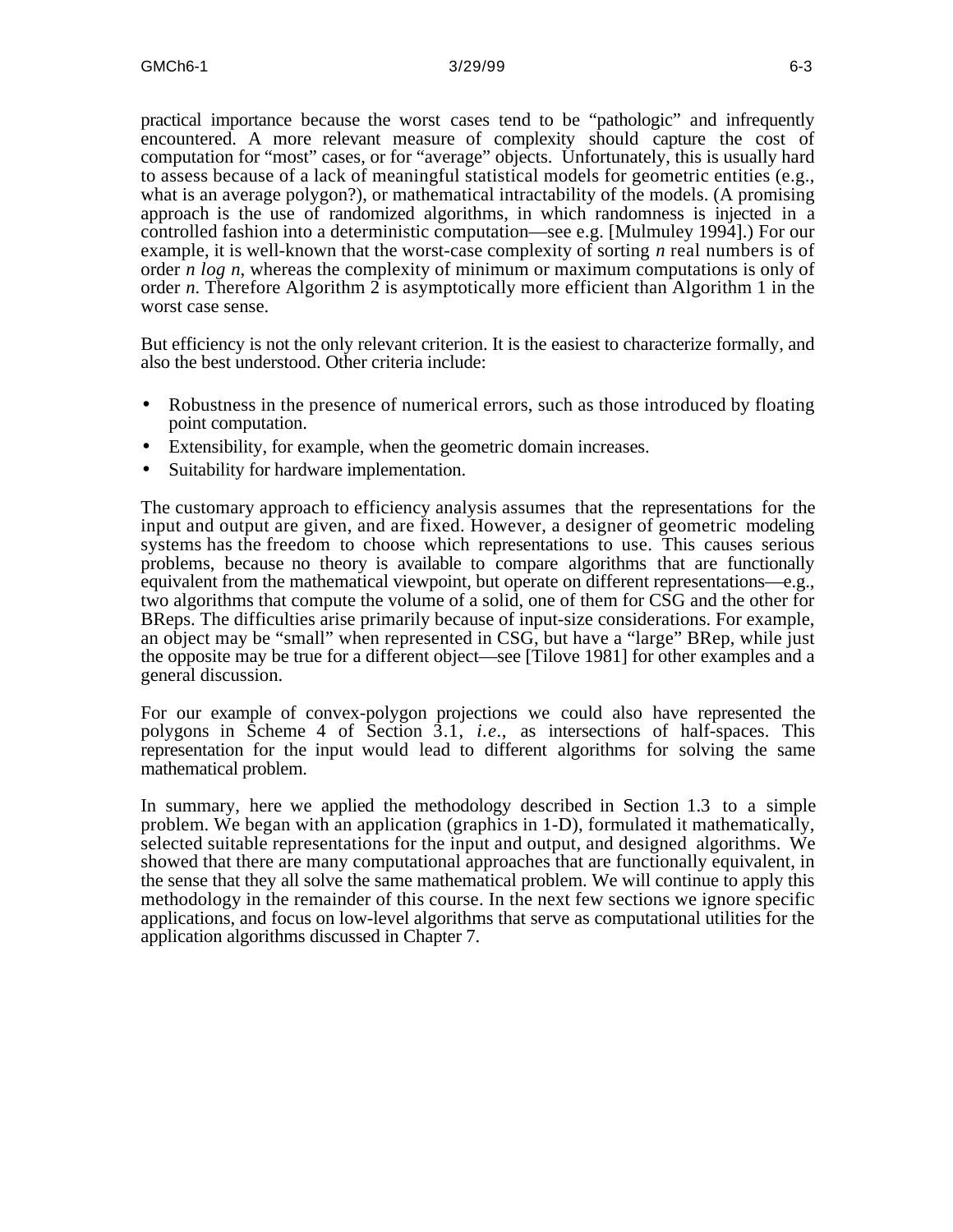## **6.2 Point-Solid Classification**

## **6.2.1 Point Membership Classification**

The *characteristic function* of a set *S* is usually defined as follows:

$$
\chi(\mathbf{p}) = \begin{pmatrix} 1 & \text{if } \mathbf{p} & S \\ 0 & \text{otherwise} \end{pmatrix}
$$

This function is also called the *indicator* of the set, because it tells us if a point **p** belongs or not to the set. It turns out that in geometric modeling we need a slightly different function, which provides us with more information. It is called *point membership classification* (abbreviated PMC) and defined thus:

$$
M(\mathbf{p}) = \begin{array}{ccc} in & \text{if} & \mathbf{p} & iS \\ on & \text{if} & \mathbf{p} & \partial S \\ out & \text{if} & \mathbf{p} & icS \end{array}
$$

The strings *in*, *on* or *out* returned by *M* tell us whether the point **p** is inside, on the boundary, or outside of *S*.

Point membership classification algorithms are closely related to unambiguous representations for sets. To see why, suppose that we have a representation *r* for a set *S*, and an algorithm that evaluates  $M(\bf{p})$  for the representation *r*. Then, for any point **p** in Euclidean space we can find whether the point belongs to *S* or not. In other words, we know which points constitute the set. This implies that  $r$  must be an unambiguous representation for *S*.

In the next two subsections we discuss PMC algorithms for the most common representations for solids, CSG and BReps.

#### **6.2.2 Point Classification for CSG Solids**

A CSG representation is a tree. This immediately suggests a *divide and conquer*, or *recursive descent* algorithm for computing PMC. A first cut at the design of such an algorithm is as follows. PtClassResult is an enumeration data type with string values *in*, *on* or *out*. ClassPtSolC is the procedure that classifies a point with respect to a solid represented in CSG (hence the C at the end).

*Algorithm 6.2.2.1*

```
PtClassResult ClassPtSolC(Pt p; Sol S) {
 i f Prim(S) then return ClassPtPrimSolC(p,S) // S is a leaf
else return CombClassPtSolC(ClassPtSolC(p,S.Left),
                             ClassPtSolC(p,S.Right), ); }
```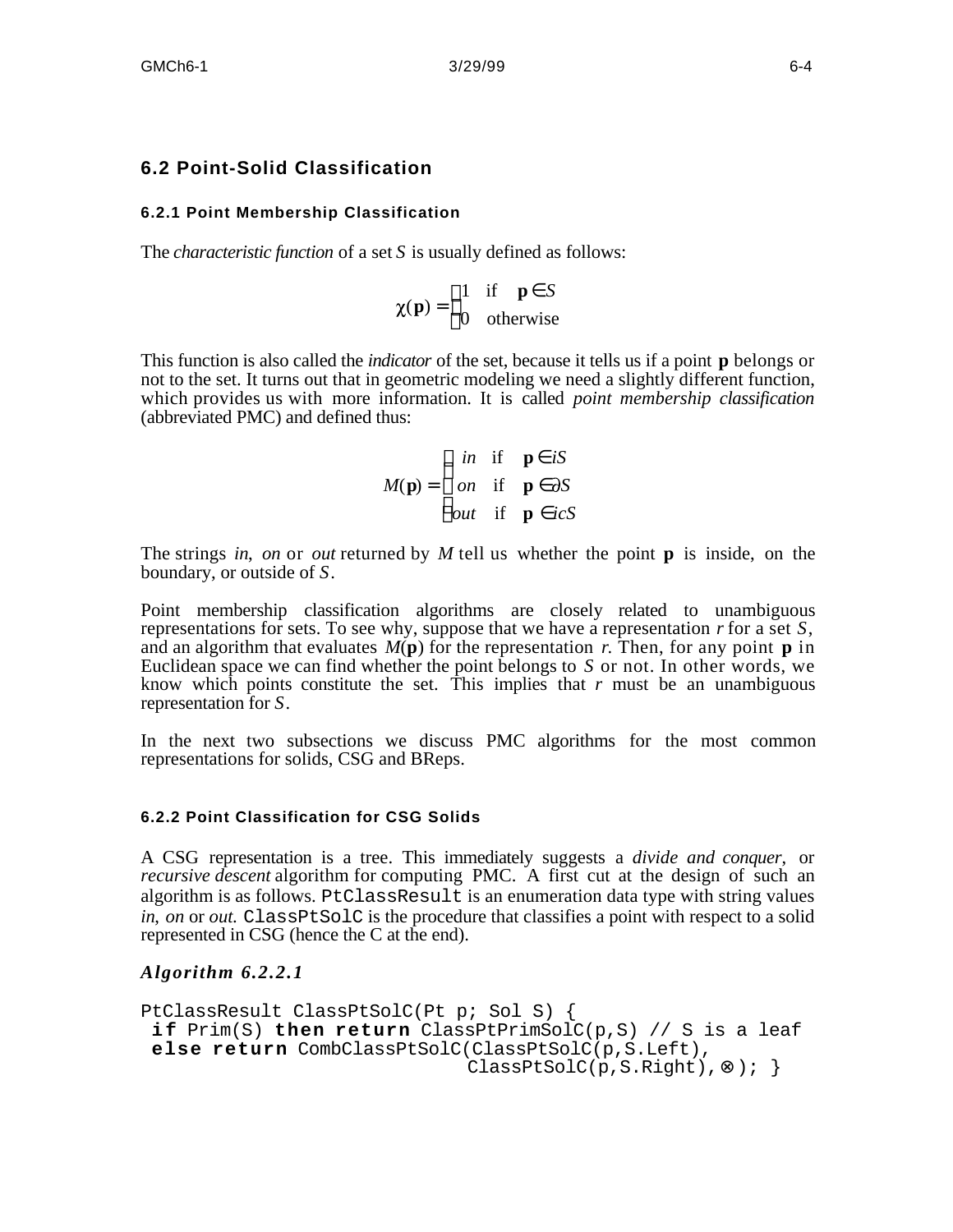In words: first we check if the node of the CSG tree that corresponds to S is a leaf (and hence a primitive solid) by evaluating the predicate  $Prim(S)$ . If so, we call a primitivespecific procedure ClassPtPrimSolC. Since in practice a system has only a few primitives, and these are relatively simple, it is not hard to write the primitive classifiers. If S is not a primitive, it must be a Boolean operator. Then we call ClassPtSolC recursively on the left and right arguments, S.Left and S.Right, of the operator node, and combine the results by means of the procedure CombClassPtSolC. This combining procedure depends on the Boolean operator, denoted by .

The combining procedure is the crucial component of Algorithm 1. Let us construct a table to guide the design of CombClassPtSolC. Suppose that  $S = A$   $B$ , and the operator is regularized intersection. By examining Figure 6.2.2.1 we conclude that if a point **p** classifies inside *A*, or *inA*, and also *inB*, then it must be inside their intersection, i.e., *inS*. The other possible cases are shown in the following table.

| $=$ A | inB        | onB  | outB |
|-------|------------|------|------|
| inA   | inS        | onS  | outS |
| onA   | <i>onS</i> |      | outS |
| outA  | outS       | outS | outS |



Figure 6.2.2.1 – Intersection of two sets

There is an ambiguity when the point classifies both *onA* and *onB*. Figure 6.2.2.2 depicts the regularized intersection of an L-shaped polygon *A* with a rectangle *B*. In the figure, points **p** and **q** both are *onA* and *onB*, but **p** is *onS*, whereas **q** is *outS*.



Figure 6.2.2.2 – On/on ambiguity

Analogous tables for the difference and union operators also exhibit on/on ambiguities: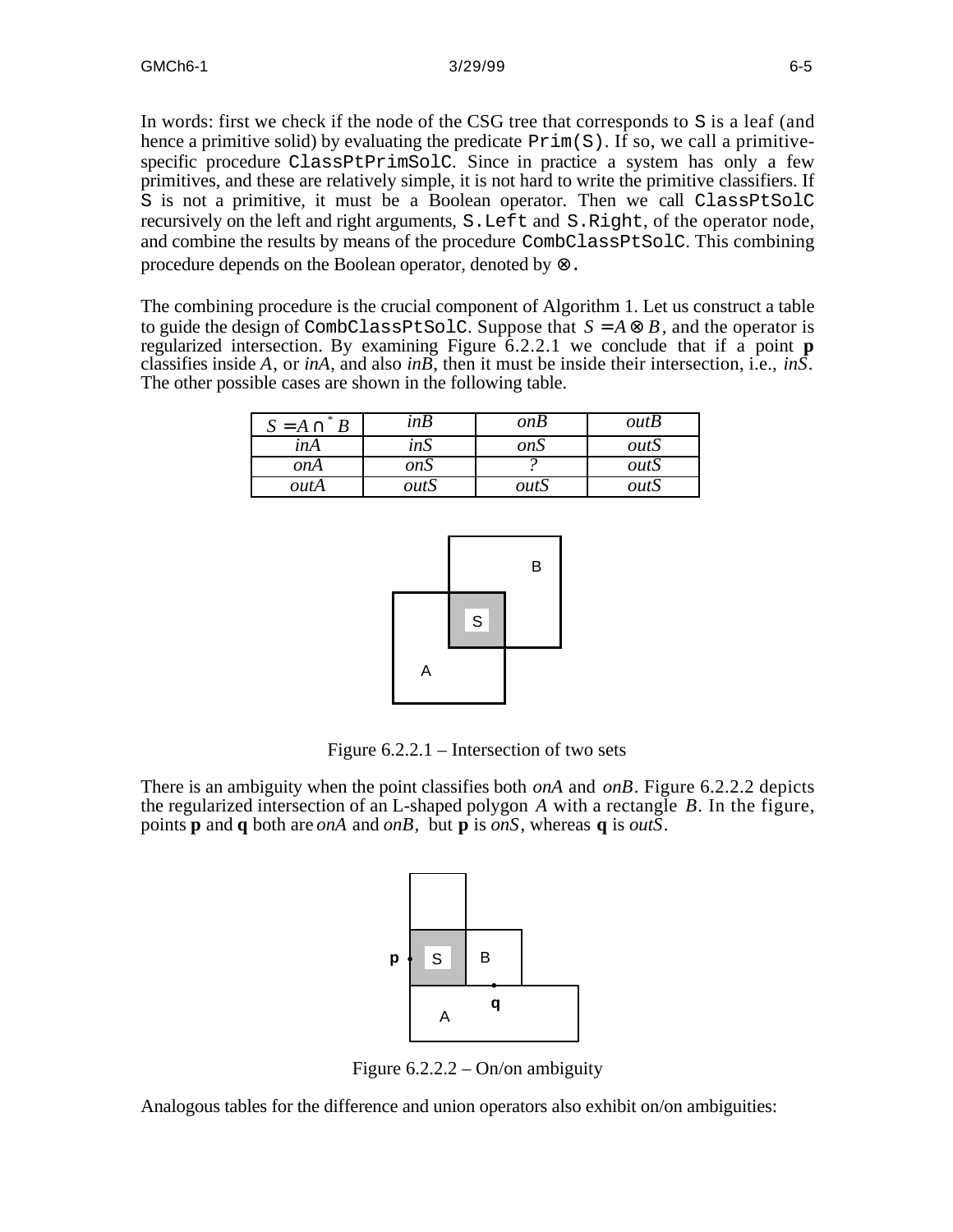| $S = A - B$              | inB  | onB              | outB             |
|--------------------------|------|------------------|------------------|
| inA                      | outS | $\overline{onS}$ | inS              |
| <i>onA</i>               | outS |                  | $\overline{onS}$ |
| outA                     | outS | outS             | outS             |
|                          |      |                  |                  |
| $\frac{1}{2}$<br>$S = A$ | in B | onB              | outB             |
| inA                      | inS  | inS              | inS              |
| onA                      | inS  | 9                | onS              |
| outA                     | inS  | <i>onS</i>       | outS             |

This discussion shows that the classification values for the two arguments of a Boolean operator do not always provide sufficient information for determining the classification of a point with respect to the solid which results from the operation. Figure 6.2.2.2 shows that the result depends on whether the two solids locally are on the same or on opposite sides of the overlapping boundary. That is, the resulting classification depends on the *neighborhoods* of the point with respect to the two solid arguments *A* and *B*. The regularized intersection

$$
N(\mathbf{p},A) \stackrel{*}{\longrightarrow} N(\mathbf{p},B)
$$

is a half disk, and therefore **p** is a boundary point of *S*, whereas

$$
N(\mathbf{q},A) \quad N(\mathbf{q},B) =
$$

and **q** is outside of *S*—see Figure 6.2.2.3.





PMC can be done by divide and conquer, provided that we take into consideration neighborhood information in on/on cases. We define the *augmented* PMC function as

$$
M^*(\mathbf{p}) = [on, N(\mathbf{p}, S)] \text{ if } \mathbf{p} \text{ dS}
$$
  
out if  $\mathbf{p} \text{ icS}$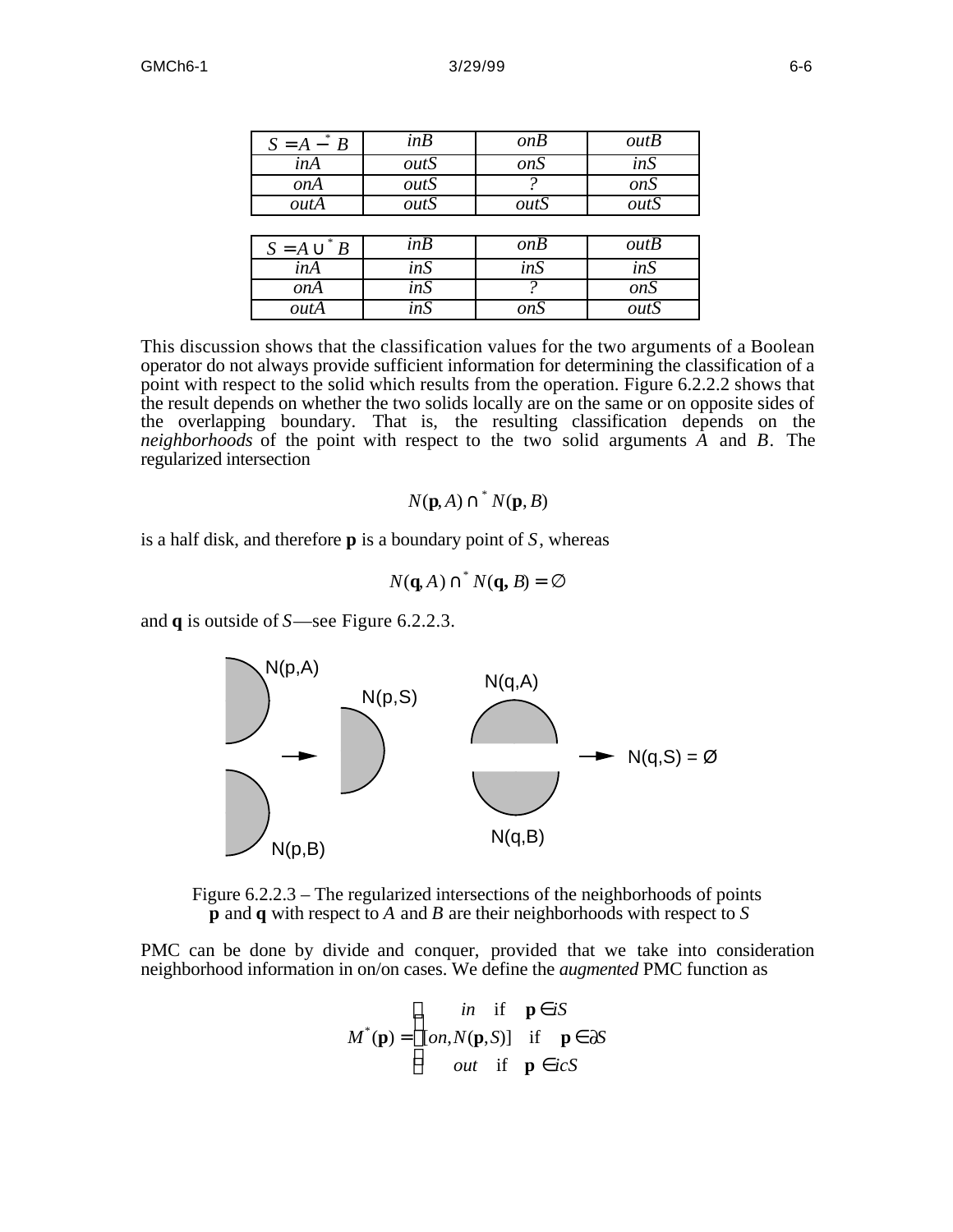To evaluate the augmented classification function it is convenient to first compute the neighborhood, and then infer the result, as shown by the following pseudo-code.

## *Algorithm 6.2.2.2*

```
NbhdSol NbhdPtSolC(Pt p; Sol S) {
 i f Prim(Sol)then return NbhdPtPrimSolC(p,S)
 else return CombNbhdPtSolC(NbhdPtSolC(S.Left)
                           NbhdPtSolC(S.Riqht), ; }
PtClassResult ClassPtSolC(Pt p; Sol S) {
NbhdSol N = NbhdPtSolC(p, S);i f Full(N)then return in
 else if Empty(N) then return out
```
**else return** (on, N); }

Observe that we did not change the names of the classification procedure and of the data type it returns, but their meanings in Algorithm 6.6.6.2 and Algorithm 6.2.2.1 are slightly different. Now ClassPtSolC computes the augmented point classification and PtClassResult contains a neighborhood for *on* points.

The classification procedure invokes the neighborhood evaluator, and then simply looks at the results and produces the correct output. The predicates Full and Empty check if the neighborhood is a complete ball or is null. When neither of these is true, the neighborhood contains a portion of the solid and of its complement, and therefore the point **p** is on the boundary of *S*.

The neighborhood evaluator takes the familiar divide and conquer form. It relies on a neighborhood combiner, CombNbhdPtSolC,which computes Boolean operations on neighborhoods.

Algorithm 6.2.2.2 provides a complete high-level procedure for classifying a point with respect to a solid represented in CSG. It uses a few predicates, which are very easy to implement, and NbhdPtPrimSolC and CombNbhdPtSolC, two procedures which depend strongly on how neighborhoods are represented. Issues of neighborhood representation and manipulation are discussed in a separate section in this chapter.

With minor modifications, Algorithm 6.2.2.2 can also be used in 2-D problems, to classify points with respect to polygons, or, more generally, with respect to surface segments that are defined constructively in terms of 2-D primitive patches. But constructive representations for surface segments are seldom used in geometric modeling.

### **6.2.3 Point Classification for BRep Solids**

Classification algorithms for solids represented by their boundaries are very different from their CSG counterparts. Conceptually, the simplest algorithm for PMC with respect to a BRep solid consists of casting a ray (*i.e.*, a semi-infinite line) from the point, and counting how many times it intersects the solid's boundary. If the number of intersection points is odd, the point is *in*; if it is even, the point is *out*. Figure 6.2.3.1 shows a 2-D example. Note that the choice of ray used to test a point is arbitrary, and different rays may have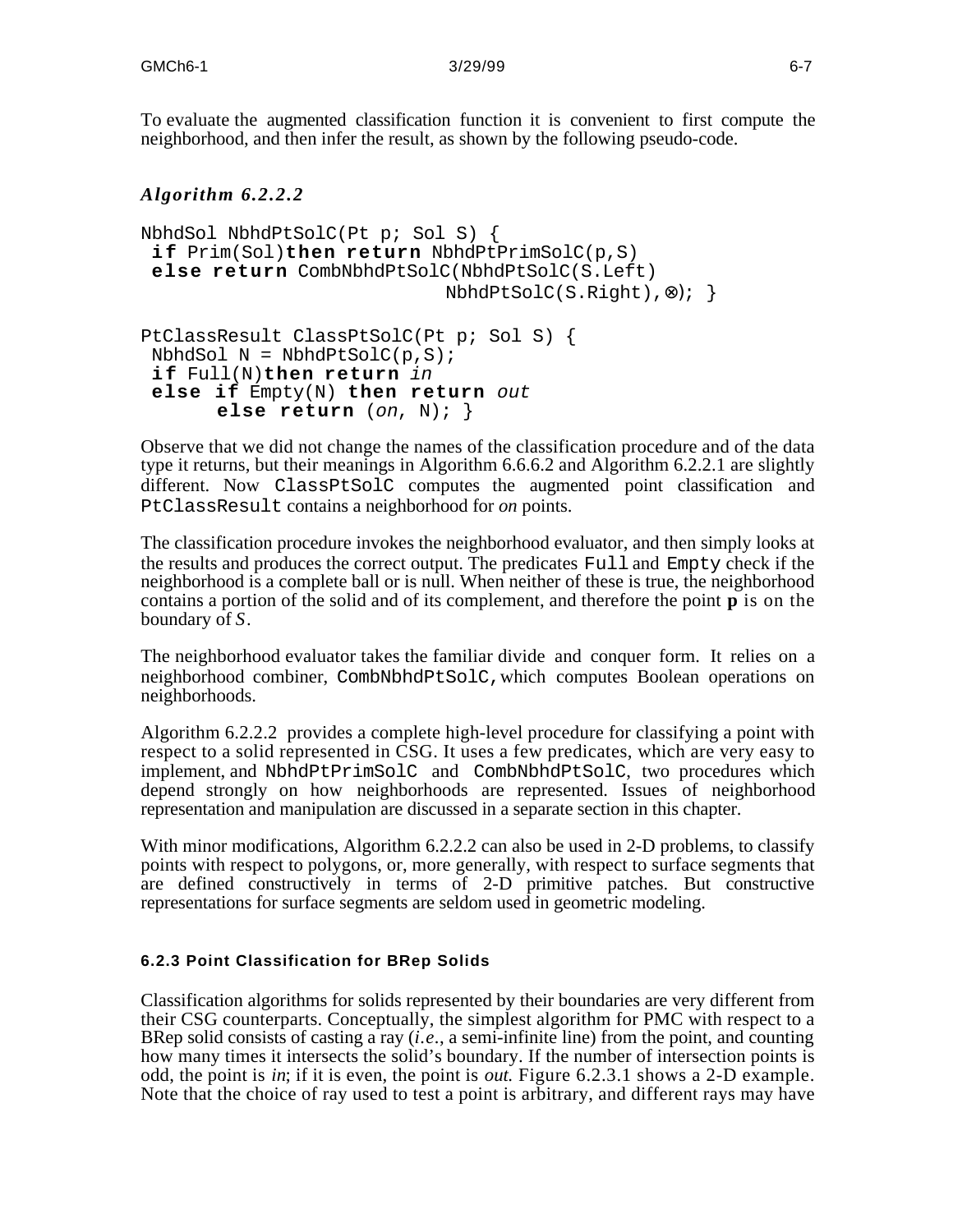different numbers of intersections with the boundary, but for each point all of these numbers have the same parity, *i.e.*, they are all odd or all even. For example, if we had cast a ray from point **p** to the right in Figure 6.2.3.1, the number of intersections would be 1 instead of 5. Computationally, instead of a semi-infinite line we use a line segment that is sufficiently long to finish outside of a box that encloses the solid completely.



Figure 6.2.3.1 – The ray cast from *in* point **p** has 5 intersections with the polygon's boundary, whereas the ray from *out* point **q** has 2.

Despite its apparent simplicity, there are subtleties associated with this algorithm. First, we also need to consider points that are *on* the boundary. How do we count intersections when the endpoint of a ray is *on*? Second, and more perniciously, numerical errors associated with the representations or with the intersection calculations may produce wrong counts. Third, a ray may intersect an edge or a vertex, or partially lie in a face or an edge. How do we count intersections in such singular cases? Figure 6.2.3.2 illustrates some of the difficulties. Numerical errors in the endpoint coordinates for the edges of the square are grossly exagerated in the figure, to show what can happen in actual computations. The point **p** is *in* the polygon, yet a ray emanating from **p** may not intersect any edge, or intersect two edges, or a vertex. In the first two cases the computed number of intersections is even, and the point will be erroneously classified *out*. When the ray goes through a vertex, it intersects two edges; should we count one or two intersections?



Figure 6.2.3.2 – Classifying a point with respect to a square whose edge representations have numerical errors.

It is possible to resolve all of these difficulties, but the algorithm becomes considerably more complicated. Instead, we can avoid many of them. Since the ray we cast is arbitrary, we choose a ray that does not pass near singularities, *i.e.*, a ray that does not intersect any vertices or edges and does not lie (totally or partially) in any faces or edges. In case of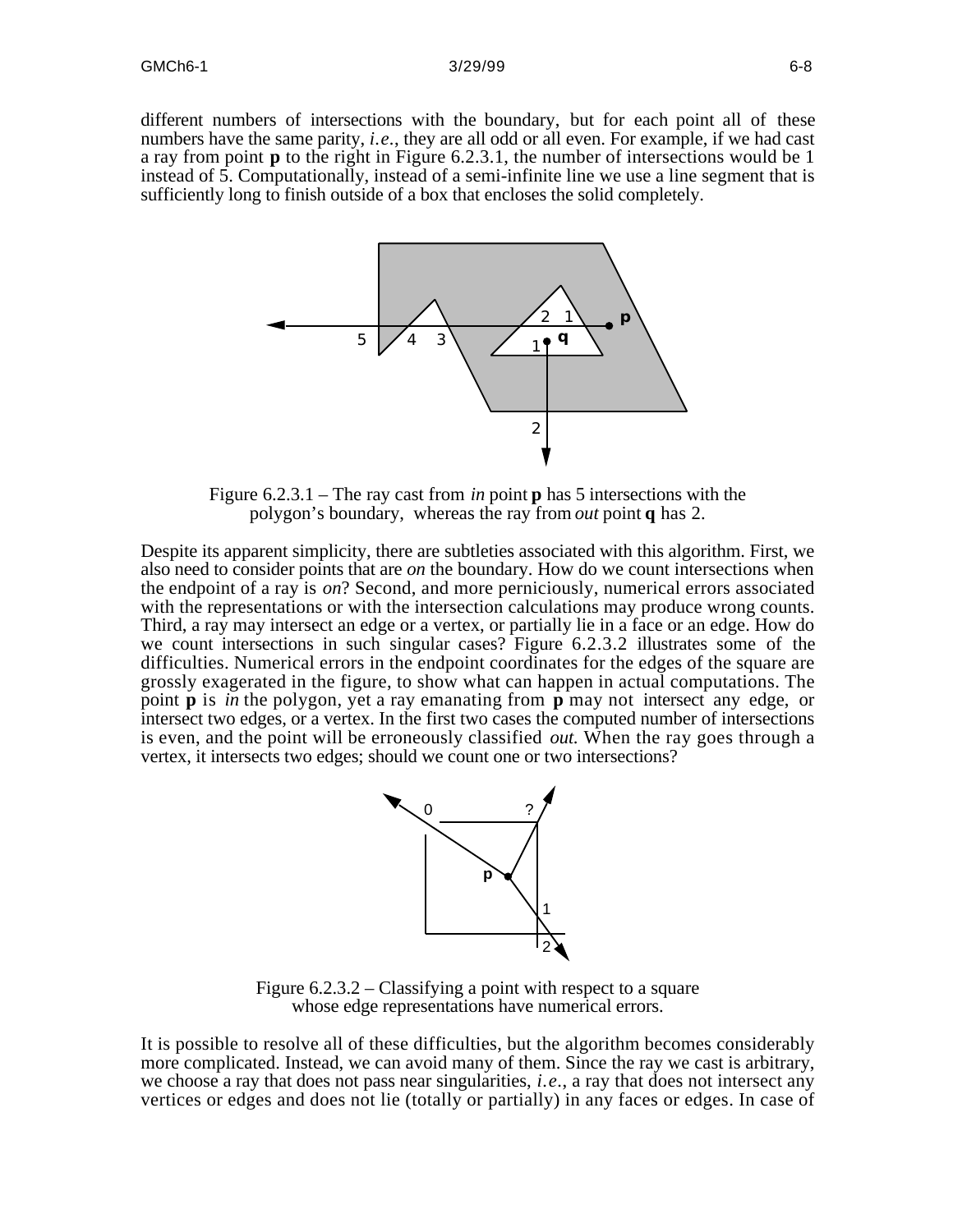doubt, *e.g.*, when an intersection point is very close to a vertex, it is safer to assume that the intersection is singular. The endpoint of the ray, however, is the given point **p** to be classified, and cannot be moved. Therefore we need to check if **p** is itself a point on the boundary. In practice, it is difficult to select a ray that is *a priori* known to be free of singularities. It is easier to select a random ray and check if it is singularity-free; if not,we select another ray, and repeat the process. For complex objects, several iterations may be needed.

We discussed in some detail the intersection-counting PMC algorithm not because it is a very good algorithm, but because it illustrates many of the difficulties that arise in geometric computation. How to deal with singularities and the effects of numerical errors are issues that do not affect the asymptotic complexity of the algorihms, and therefore are usually ignored in the theoretical literature. However, if such issues are not addressed carefully, the resulting systems suffer from severe robustness problems and are unusable for real-world applications.

We now turn to another PMC algorithm that is also based on ray casting but does not count intersections. First we check if the given point **p** is a vertex or lies in an edge or a face. If not, we cast a random ray from **p**, intersect it with all the faces of the solid, and select the intersection point closest to **p**. If we cannot decide with certainty that this first intersection point is not singular, we select another ray and repeat the procedure. Finally, we examine the first intersection and infer the point classification from the type of transition at the intersection. The algorithm in pseudo-code is as follows. We assume that the ray is parameterized, starting with  $u = 0$  for the given point **p**.

### *Algorithm 6.2.3.1*

```
PtSolClassResult ClassPtSolB(Pt p; Sol S) {
 for each face F of solid S do {
   if PtSurf(p,Surf(F)) then
   // Surf(F) is the host surface of F. For p to be on S
  // it must belong to some F and therefore to some Surf(F)
   // PtSurf(p,G) is a predicate that returns true if p ∈ G
   if \text{ClassPtFace}(p, F) == (in or on) then return on;
    // Exit if p is in the 2-D interior or boundary of a face
    // Otherwise we know p is not on S; it is in or out
   };
 do forever {
  R = CastRay(p); // Pick R randomly
  IntList = \emptyset;
   // Initialize a list of intersection points
   // Each point is represented by its u parameter value
   // plus a Boolean flag, Singular, which is true when the
   // point is in the 1-D interior of an edge or is a vertex
```
for each face F of solid S do // Intersection loop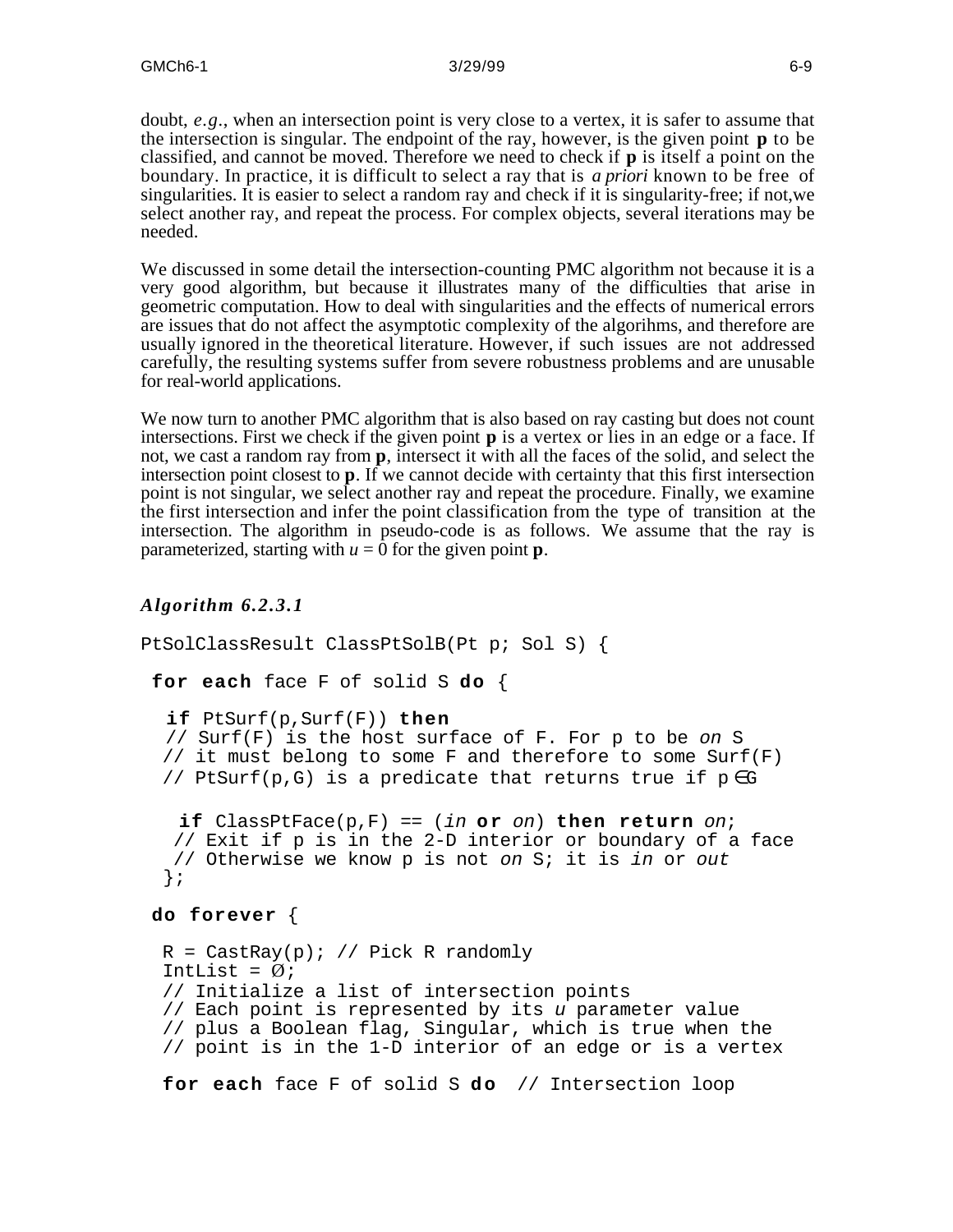```
 if not RaySurf(R,Surf(F)) then {
   // Predicate RaySurf(R,G) is true if R G
  PList = IntRaySurf (R, Surf(F));
   // Compute the intersections
   // If Surf(F) is curved there may be several intersections
   // Put them in a list PList
   for each point q in PList do {
    Cvalue = ClassPtFace(q,F); if Cvalue == on then q.Singular = true
                     // q on edge or vertex
                      else q.Singular = false;
    if Cvalue == (in or on) then Append(q,IntList); }
   } // End of intersection loop
 if IntList == Øthen return out // No intersections
  else {
  r = FirstPoint(IntList); // Minimum u value
   i f not r.Singular then {
   Tvalue = TransitionSol(r);
    // This function determines if the ray at r is going
    // from inside the solid to outside or vice-versa
    i f Tvalue == (in,out) then return in else return out;
 }
    // Otherwise the first point is singular and we go
    // back and cast another random ray
  } // End of forever loop
 }
```
The first loop of this algorithm determines if **p** is on the boundary of *S*. To do this we check if **p** belongs to any of the faces *F* of *S* in two steps. First we check if **p** lies in the host surface of *F*. If it does, we classify **p** with respect to *F* by means of a 2-D analog of Algorithm 6.2.3.1. (ClassPtFace is described later in this section.)

If **p** is not *on S*, we enter the do forever loop. We need to find all the intersections of the ray *R* with the boundary of the solid. Therefore we search for intersections between the ray and the faces *F* of *S*. First we ensure that the number of intersections is finite, *i.e.*, *R* does not lie in the host surface of a face *F*. Then we invoke IntRaySurf to obtain the intersection points between the ray and the host surface. (Line/surface intersection routines are described in a later section in this chapter.) A ray may intersect a host surface without intersecting its associated face(s), as shown by the 2-D example of Figure 6.2.2.3. Therefore we need to classify the intersection points in 2-D with respect to the faces themselves. The output of ClassPtFace(q,F) tells us if there is an intersection, if it is a non-singular intersection, *i.e.*, if the intersection point is in the 2-D interior of the face, or if the intersection is singular, *i.e.*, lies on an edge or is a vertex. We remember if the intersection is singular or not by associating a Singular flag with each intersection point. After all intersections are calculated and stored in IntList, we extract the intersection point closest to **p**. If this first point is singular we simply cast another ray and repeat the procedure. It does not matter if intersection points other than the first are singular. Therefore only one iteration is usually needed, even for complex objects.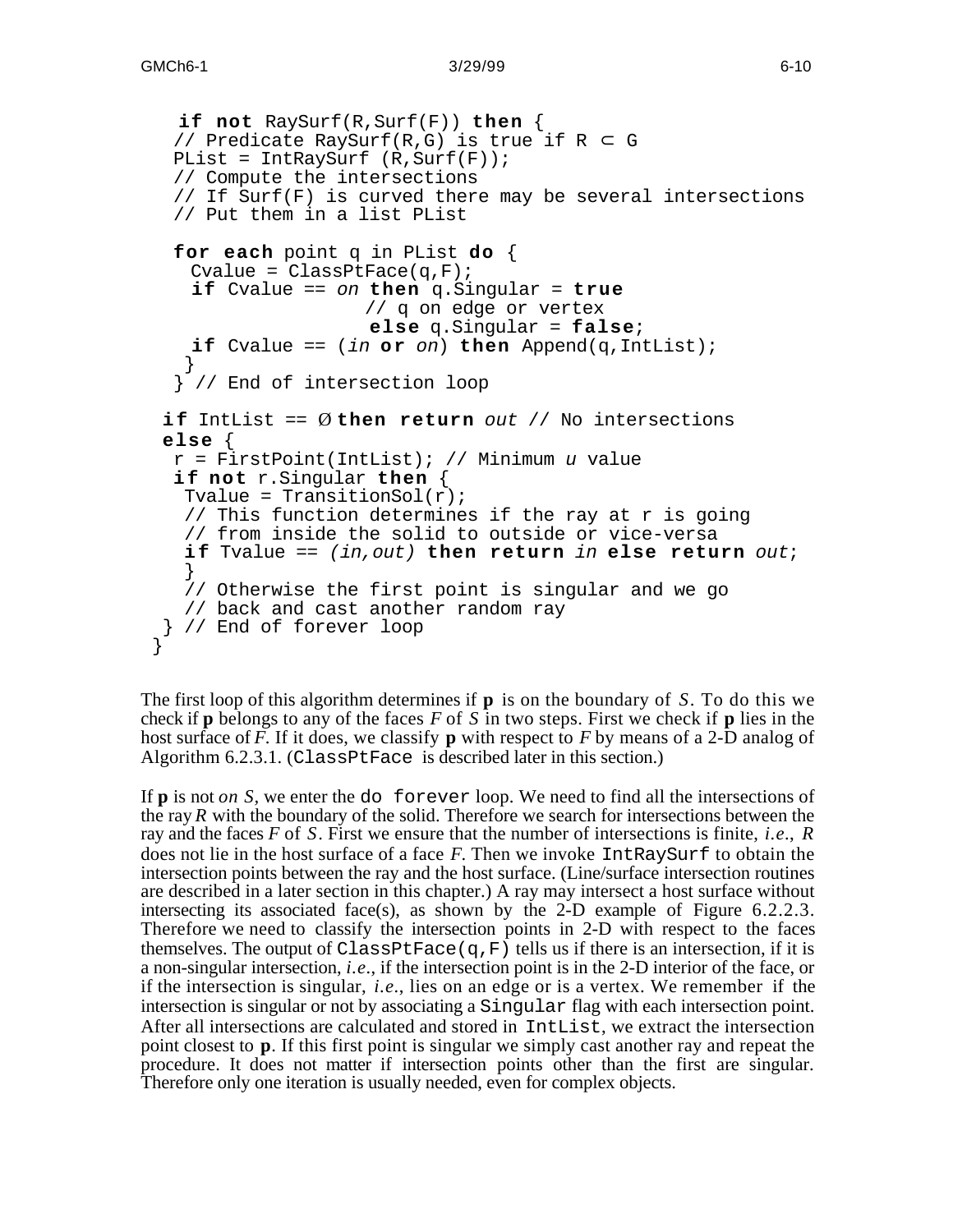Finally, we invoke the TransitionSol function and infer from its value the classification of **p**. TransitionSol is described in detail later in this chapter, in the section on neighborhood representation and manipulation. Here we simply note that the value returned by this function specifies the type of transition encountered as an imaginary observer travels along the ray in the positive direction (*i.e.*, the direction of increasing parameter *u*). For example, the transition type for the first point **r** in Figure 6.2.3.3 is *out* to *in*, or *(out,in*.). This value implies that **p** is *out* of *S*. TransitionSol is especially easy to implement robustly when intersections are non-singular. Thus it is preferable to cast additional rays until a first non-singular intersection is found than to attempt to compute transition types at singular intersections.



Figure  $6.2.3.3 - A$  ray *R* intersects the host surface of a face *F* of a 2-D solid*S* at a point **q** but does not intersect the face *F* itself

There are still several issues to be addressed in Algorithm 1.

1. How do we find if a point belongs to a surface? This is also a classification problem and we could define a function ClassPtSurf to solve it. Instead we define a predicate PtSurf, which is trivially computed when the implicit equation of the surface is known. We simply plug the coordinates of the point in the equation of the surface and check if it is satisfied. However, if only a parametric equation of the surface is known, the problem is much more complicated. We can solve it by computing the distance between the point and the surface, as explained later in this chapter. If the distance is zero, the point is on the surface.

2. How do we know if a ray lies in a surface, *i.e.*, how do we compute the predicate RaySurf? This must be done by routines specific to each primitive surface used in the modeling system. For planar surfaces, it suffices to check if two points of the ray belong to the surface. As another example, consider a cylinder. Here a ray lies in the cylindrical surface if two of its points belong to the surface *and* the ray is aligned with the cylinder's axis.

3. What happens when a ray lies in a face's surface? This issue is very easy to dispatch: nothing happens. We can ignore in the intersection loop any  $F$  for which  $R$  *Surf* ( $F$ ). To see why, consider the 2-D example of Figure 6.2.3.4. The ray lies in the host surface of the two top faces of the notched object. Transitions between *in*, *on*, or *out* states along the ray can occur only at the points **a**, **b** and **c**. But these points are computed in the loop when we intersect the ray with the host surfaces of the vertical faces *A*, *B* and *C*. Typical intersection routines fail (or crash) when the number of intersections is not finite, and therefore we need to know if the ray lies in the surface before attempting to compute intersection points.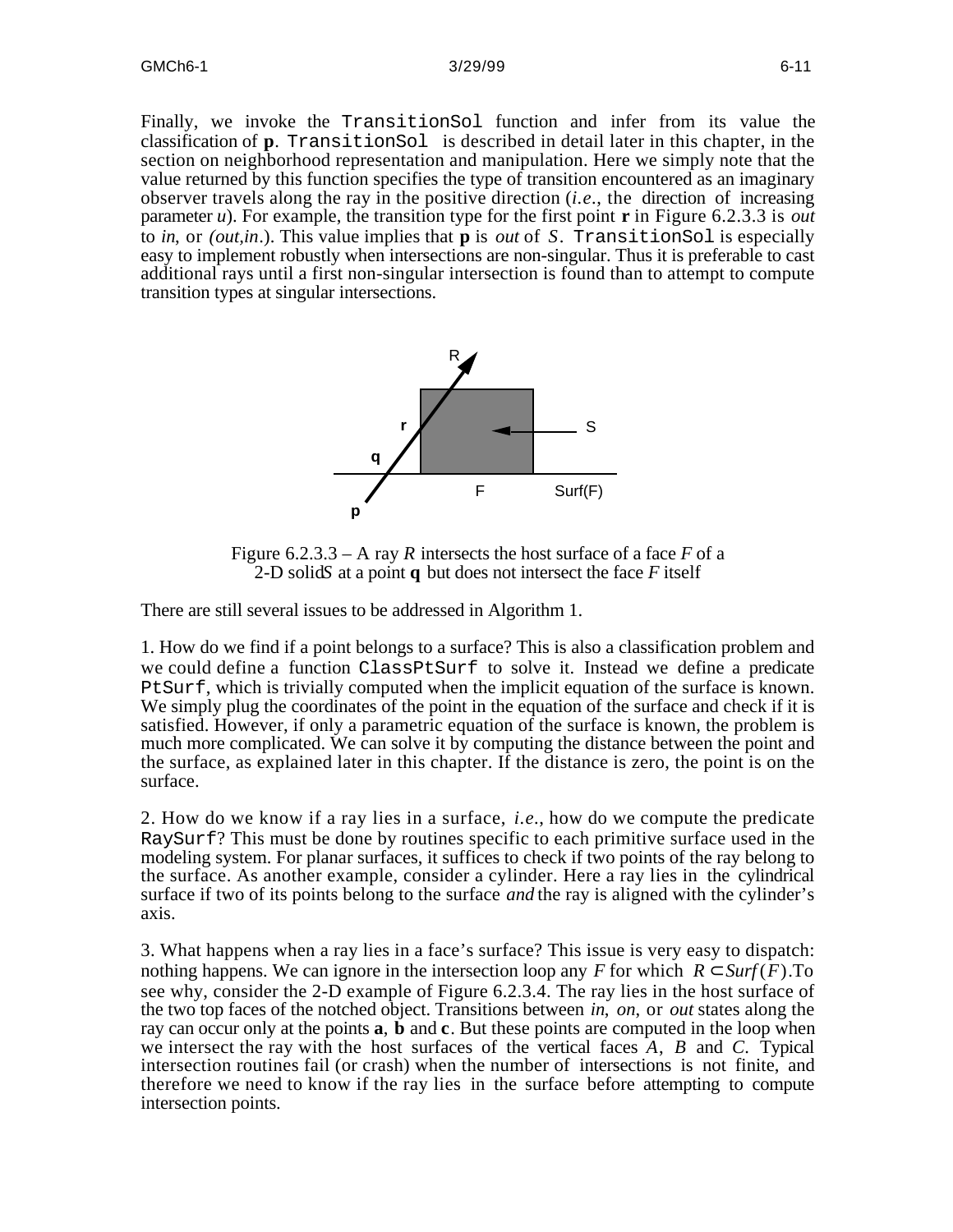

Figure 6.2.3.4 – Ray lying on a host surface

4. How do we classify points with respect to faces? This is done by the 2-D analog of the 3-D classification algorithm we have been discussing. We work on the 2-D host surface of the face, and *cast a ray lying in this surface*. For curved surfaces a (curved) ray can be computed, for example, by intersecting the surface with a plane containing the point to be classified. We present the point/face algorithm below in pseudo-code.

### *Algorithm 6.2.3.2*

```
PtFaceClassResult ClassPtFace(Pt p; Face F) {
  // p is assumed to lie in Surf(F)
 for each edge E of face F do {
   if PtCurve(p,Curve(E)) then
   // Predicate PtCurve(p,C) returns true if p ∈ C
   // Curve(E) is the host curve of E. For p to be on F
   // it must belong to some E and therefore to some Curve(E)
   if ClassPtEdge(p,E) == (in or on) then return on;
    // Exit if p is in the 1-D interior or boundary of E.
    // (The 1-D boundary of E are its vertices.)
    // Otherwise we know p is not on F; it is in or out
 }
do forever {
 R = CastRay(p);
   // Pick R randomly on the Surf(F)
  IntList = \emptyset;
   // Initialize a list of intersection points
   // Each point is represented by its u parameter value
   // plus a Boolean flag, Singular, which is true when the
   // point is a vertex
```
**for each** edge E of face F **do** // Intersection loop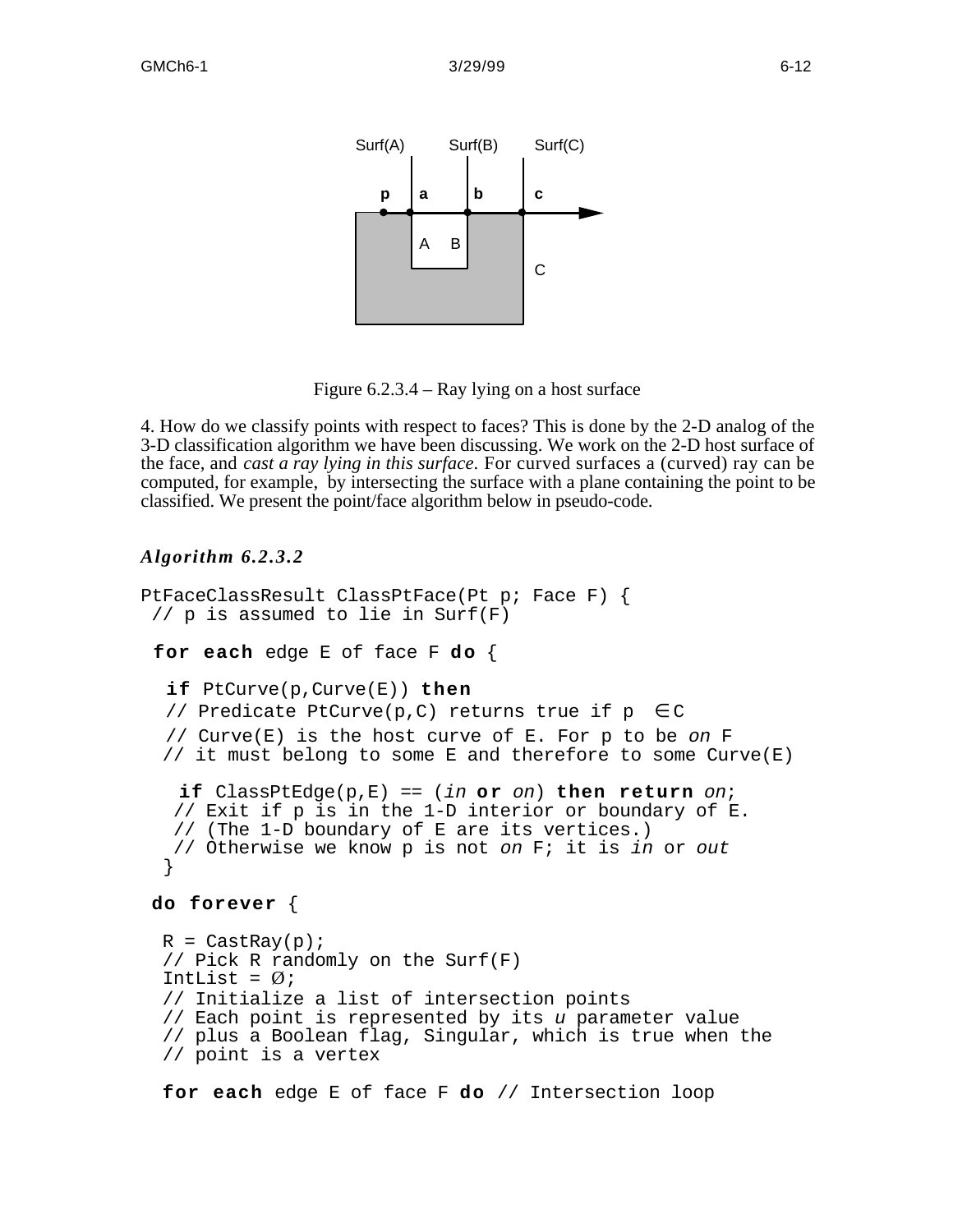```
 if not RayCurve(R,Curve(E)) then {
   // Predicate RayCurve(p,C) is true if R C
  PList = IntRayCurve(R, Curve(E));
   // If Curve(E) is not a straight line there may be
   // several intersections. Put them in a list PList
   for each point q in PList do {
    Cvalue = ClassPtEdqe(q,E); if Cvalue == on then q.Singular = true
                     // q is a vertex
                      else q.Singular = false;
    if Cvalue == (in or on) then Append(q,IntList); }
   } // End of intersection loop
 if IntList == Øthen return out // No intersections
  else {
  r = FirstPoint(IntList); // Minimum u value
   i f not r.Singular then {
   Tvalue = TransitionFace(r);
    // This function determines if the ray at r is going
    // from inside the face to outside or vice-versa
    i f Tvalue == (in,out) then return in else return out;
    }
    // Otherwise the first point is singular and we go
    // back and cast another random ray
  } // End of forever loop
 }
```
We need to be able to determine if a point lies in a host curve. Host curves are intersections of primitive surfaces. Therefore we test the point for membership in each of the surfaces to see if it belongs to both, and hence to the curve. (Point/surface algorithms were described above.) Deciding if a ray is a subset of a host curve is treated similarly: we check the ray for membership in each of the surfaces by the techniques described earlier. The TransitionFace function is very similar to TransitionSol; both are discussed later in this chapter. Finally, ClassPtEdge is trivial for points and edges represented parametrically. It amounts to comparing the parameter value of the point with the values that correspond to the edge's enpoints. (Note that we only invoke the point/edge classifier for points that lie in the edge's host curve.)

Let us collect together here the main low-level routines needed by ClassPtSolB.

- A PtSurf predicate, which often is implemented as in-line code since it is so simple.
- ClassPtFace for points lying in Surf(F).
- A RaySurf membership predicate to determine if a ray lies in a surface.
- IntRaySurf to compute the parameter values of the intersection points. This can be done be invoking IntCurveSurf (discussed later in this chapter) with the host curve of the ray as one of the arguments, and retaining those points that belong to the ray, *i.e.*, for which  $u \neq 0$ .
- TransitionSol for determining the type of transition at an intersection point.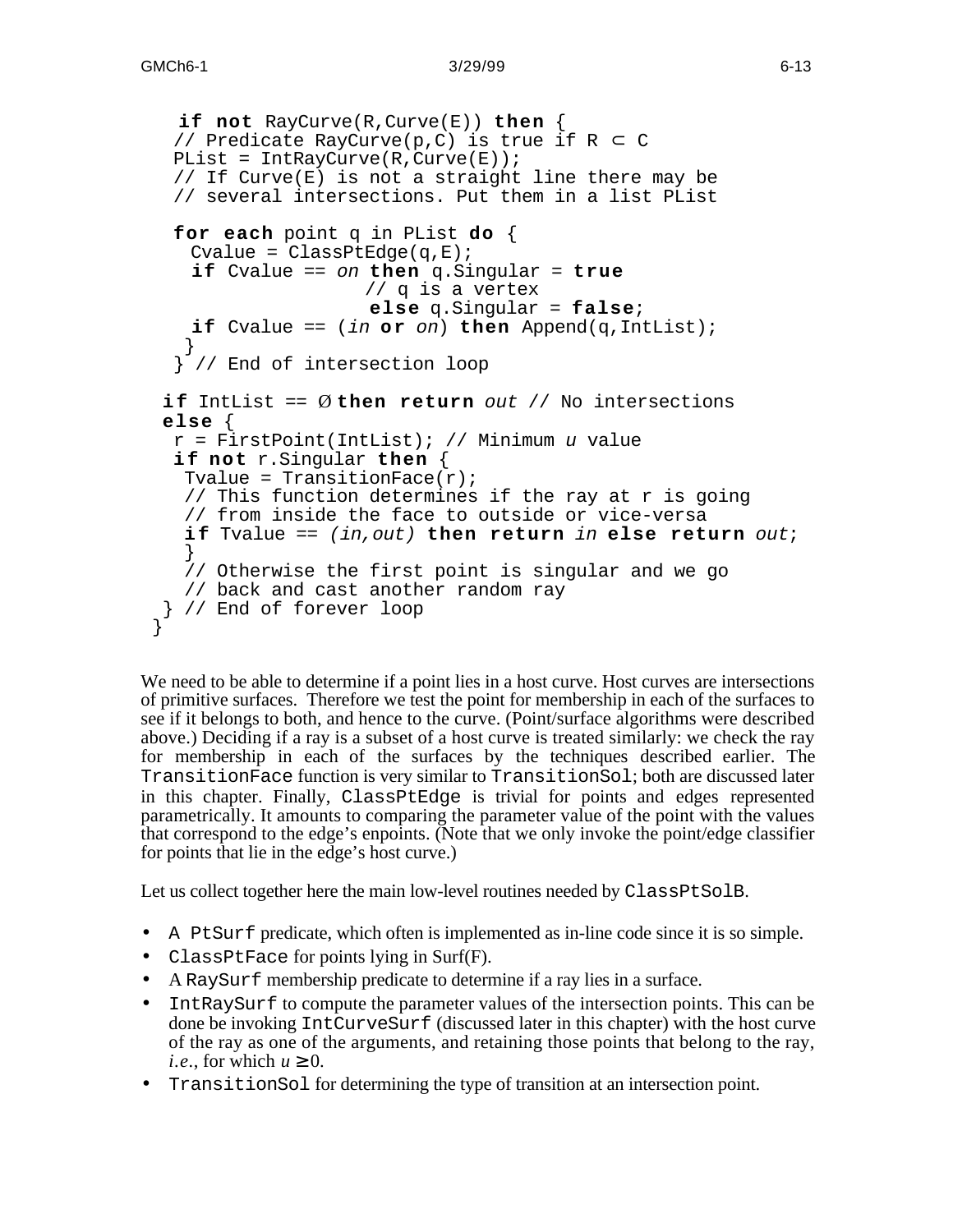In addition, ClassPtFace needs the following routines, which are 2-D analogs of those just listed above.

- A PtCurve predicate, often implemented as in-line code since it is so simple.
- ClassPtEdge for points lying on Curve(*E*). This is a very simple routine that compares parameter values along the host curve.
- A RayCurve membership predicate to determine if the ray lies in the curve.
- IntRayCurve to compute the parameter values of the intersection points. This can be done be invoking IntCurveCurve (discussed later in this chapter) with the host curve of the ray as one of the arguments, and retaining those points that belong to the ray, *i.e.*, for which  $u \neq 0$ .
- TransitionFace for determining the type of transition at an intersection point.

## **6.3 Curve-Solid Classification**

#### **6.3.1 General Membership Classification**

A point **p** is either inside, outside, or on the boundary of a *reference set S*. But a *candidate set X* that contains a continuum of points generally is not entirely contained in either *S* or its complement. Therefore, we need a more general notion of membership classification. First let *L* be a straight-line segment and *S* a solid. We define the membership classification of *L* with respect to *S* as the function

$$
M(L, S) = (LinS, LonS, LoutS)
$$
  
\n
$$
LinS = r_1(L \t iS)
$$
  
\n
$$
LonS = r_1(L \t \partial S)
$$
  
\n
$$
LoutS = r_1(L \t cS)
$$

Therefore *M* divides the line segment into three subsets *LinS*, *LonS*, and *LoutS*, which are, respectively, inside, on the boundary, and outside of  $S$ . In the formulas above,  $r_1$  denotes regularization in 1-D. It implies that the results should be composed of closed line segments with no dangling, or isolated, points.

More generally, we consider a candidate set *X* that is regular in the topology associated with a space  $W$ , and a reference set  $S$  that is regular in the topology of a space  $W$   $W$ . Then we define membership classification as

$$
M(X, S) = (XinS, XonS, XoutS)
$$
  
\n
$$
XinS = r (X \quad iS)
$$
  
\n
$$
XonS = r (X \quad iS)
$$
  
\n
$$
XoutS = r (X \quad cS)
$$

where the regularizations are in the topology of  $W$ . We focus on line classification in the next subsections, but we will later also use classification of 2-D surface segments with respect to solids.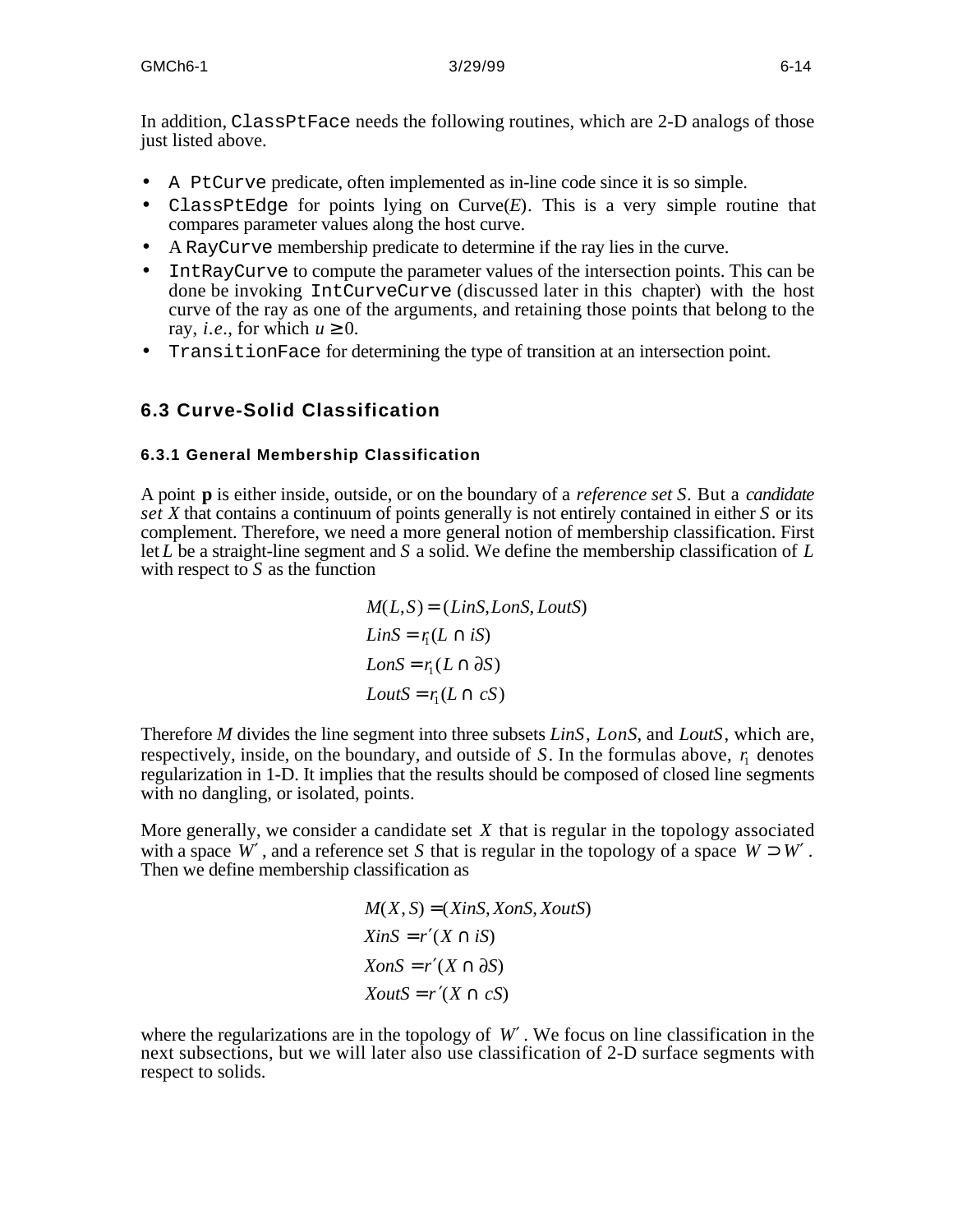## **6.3.2 Line Classification for CSG Solids**

Not surprisingly, *M* must be augmented with neighborhood information to be computed by divide and conquer, because of on/on ambiguities that arise for points lying on overlapping solid boundaries. The augmented classification function contains also the neighborhood *N*(*LonS*,*S*) of a generic point of *LonS* with respect to *S*. The augmented segmentation of *L* is denoted *LwrtS* (pronounced "L with respect to S"), and equals

```
LwrtS = [LinS, (LonS, N(LonS, S)), LoutS].
```
*LwrtS* may be computed by the following divide and conquer procedure for a solid *S* represented by CSG.

## *Algorithm 6.3.2.1*

```
LineSolClassResultC ClassLineSolC(LineSeg L; Sol S) {
 i f Prim(S) then return ClassLinePrimSolC(p,S);
else return CombLineSolClass(ClassLineSolC(L,S.Left),
                               ClassLineSolC(L,S.Right), );
```
This algorithm is very similar to Algorithm 6.2.2.1 for point classification.

To classify a line with respect to a primitive solid, consider the primitive as a CSG combination of half spaces, classify the line with respect to each half space, and then combine the results. For example, a solid block is the intersection of 6 planar half spaces. Therefore, we classify the line with respect to the block by using Algorithm 6.3.2.1, with procedure ClassLinePrimSolC replaced by ClassLineHalfSpace. Classification with respect to a half space amounts mainly to intersecting the line with the bounding surface of the half space, which is discussed later, in the section on curve and surface intersections.

How do we combine line classifications? Figure 6.3.2.1 illustrates the combine procedure with a simple example. The solid *S* is the regularized union of two subtree solids *A* and *B*. (Each of these two may itself be composed of several primitives, but this is irrelevant for the combining procedure.) In this example there are no *on* components, and the resulting classification can be written as follows.

```
XinS = XinA \int_{1}^{*} XinB
XonS =
XoutS = X - \frac{1}{1} XinB
```
Here the operations have a subscript to denote that they are regularized in the 1-D topology of the line. We can see that the combine procedure consists essentially of *Boolean operations in 1-D*. In a more complicated example, we may encounter *on/on* ambiguities when object boundaries overlap, and these require also neighborhood manipulations.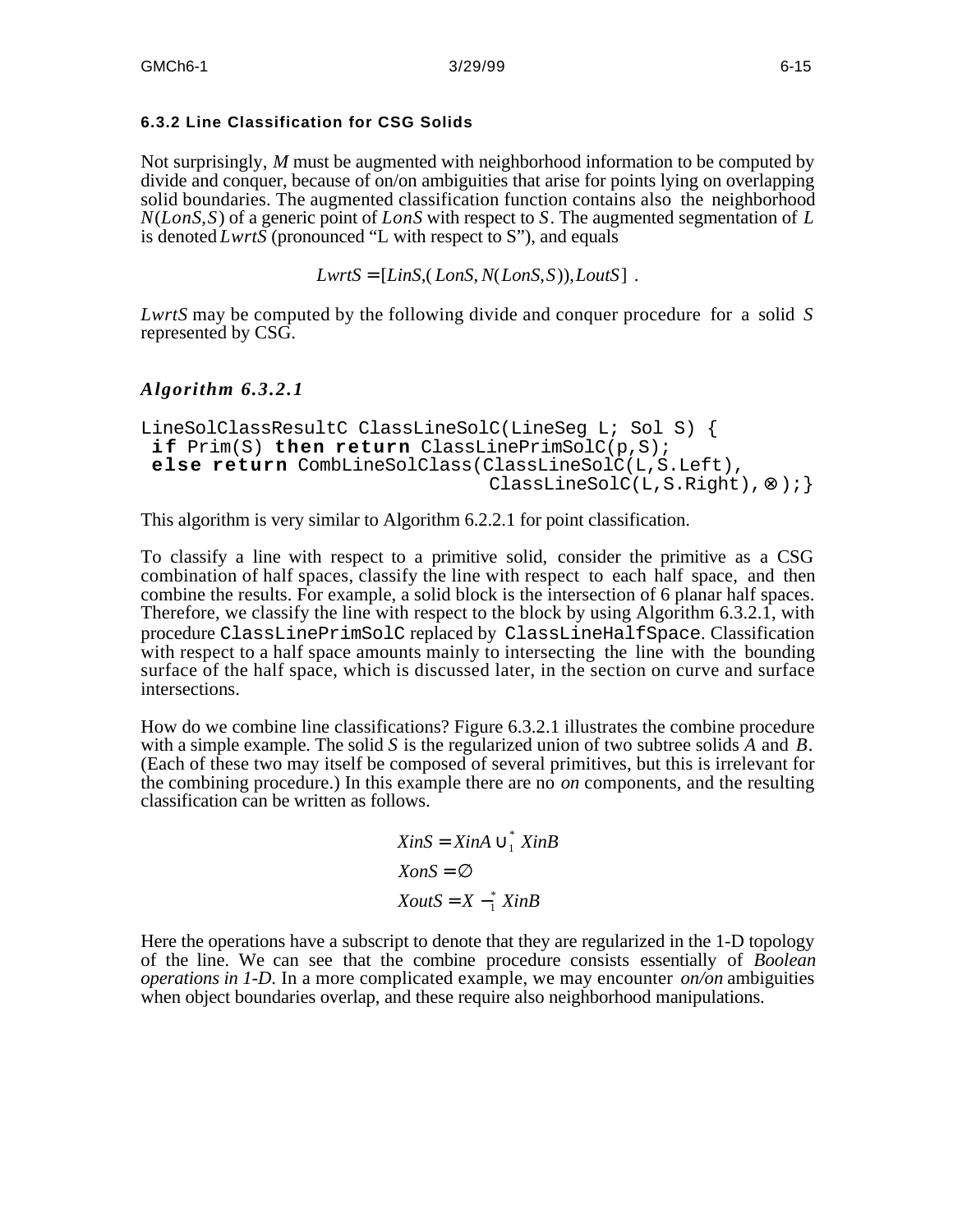

Figure 6.3.2.1 – Combining line classifications.

The implementation of CombLineSolClass depends on how we choose to represent classification results. A convenient representation for LineSolClassResult is depicted in Figure 6.3.2.2. It consists of a sorted list of pairs (*u*, *Nu*), where *u* is a parameter value that corresponds to a transition point (*i.e*., to a classification change), and *Nu* is the neighborhood with respect to a solid of a point  $p(u + \lambda)$ , where  $> 0$  is an infinitesimal distance. Intuitively, this is a point immediately to the right of the transition point  $p(u)$ . he list is sorted in ascending order of parameter values. In the figure, *E* stands for an *Empty* and *F* for a *Full* (*i.e.,* an entire ball) neighborhood. The transition points segment the line into subsets such that all the points in a subset have the same neighborhood. For example, all the points in the segment  $a_1a_2$  have a full neighborhood (associated with the left endpoint of the segment). The classification values *in*, *on* or *out* for each segment need not be stored because they can be inferred trivially from the associated neighborhoods. The last neighborhood value is meaningless and can be ignored.



Figure 6.3.2.2 – Representation for classification results.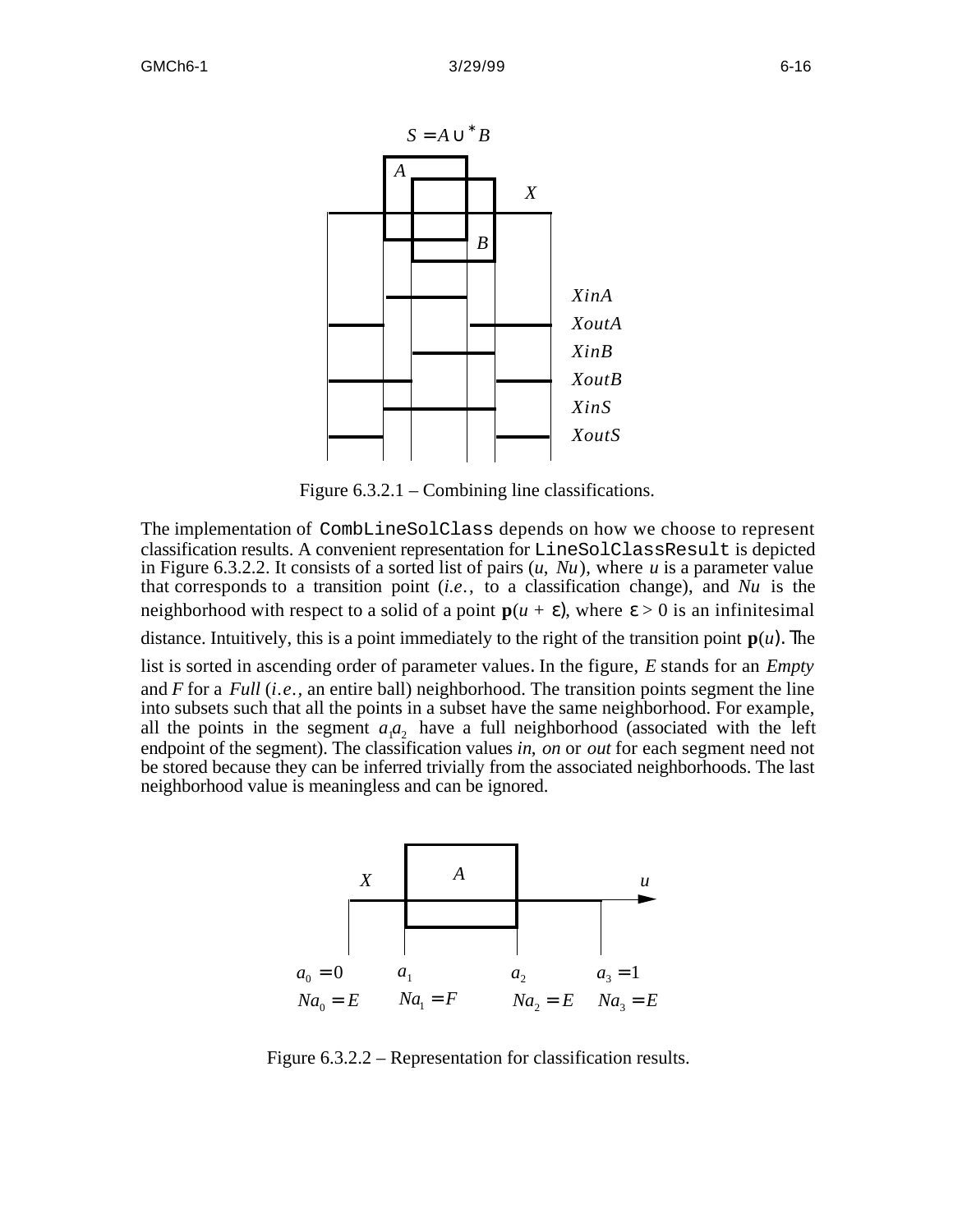Observe that the partial results of line-solid classification at each stage of the recursion in Algorithm 6.3.2.1 are segmentations of the same line segment that is being classified. Therefore, the representation for LineSolClassResult illustrated in Figure 6.3.2.2 is appropriate for all these intermediate results, and, together with a representation for the original LineSeg being classified, defines the results unambiguously.

The combine procedure can be divided conceptually into the three following phases:

- Merge the two input sorted lists of parameter values. The classification of a line segment with respect to the resulting solid  $S = A$  *B* can only change at the transition points of the input classifications with respect to the solids *A* and *B*.
- Compute the neighborhoods with respect to *S* by combining the input neighborhood representations, according to the operator in  $S = A \quad B$ .
- Clean up the results, by merging segments with the same classification

The procedure is illustrated in Figure 6.3.2.3 for the union of two simple objects. The classification of line segment *X* with respect to *A* is the sorted list of pairs  $(a, Na)$  shown in the figure. The other input is the classification of *X* with respect to *B*, also represented by a sorted list of pairs. The output is the classification with respect to *S* shown at the bottom of the figure. The two sorted lists of parameter values *a* and *b* are merged to produce a list of *s* parameter values. A neighborhood *Ns* is computed as the regularized union of the corresponding *Na* and *Nb*. For example,  $Ns_1 = Na_1$   $Nb_0 = F$   $E = F$ . Note that there are three consecutive segments with full neighborhoods. These are merged in the clean-up phase of the algorithm.



Figure 6.3.2.3 – Combining two classification result representations.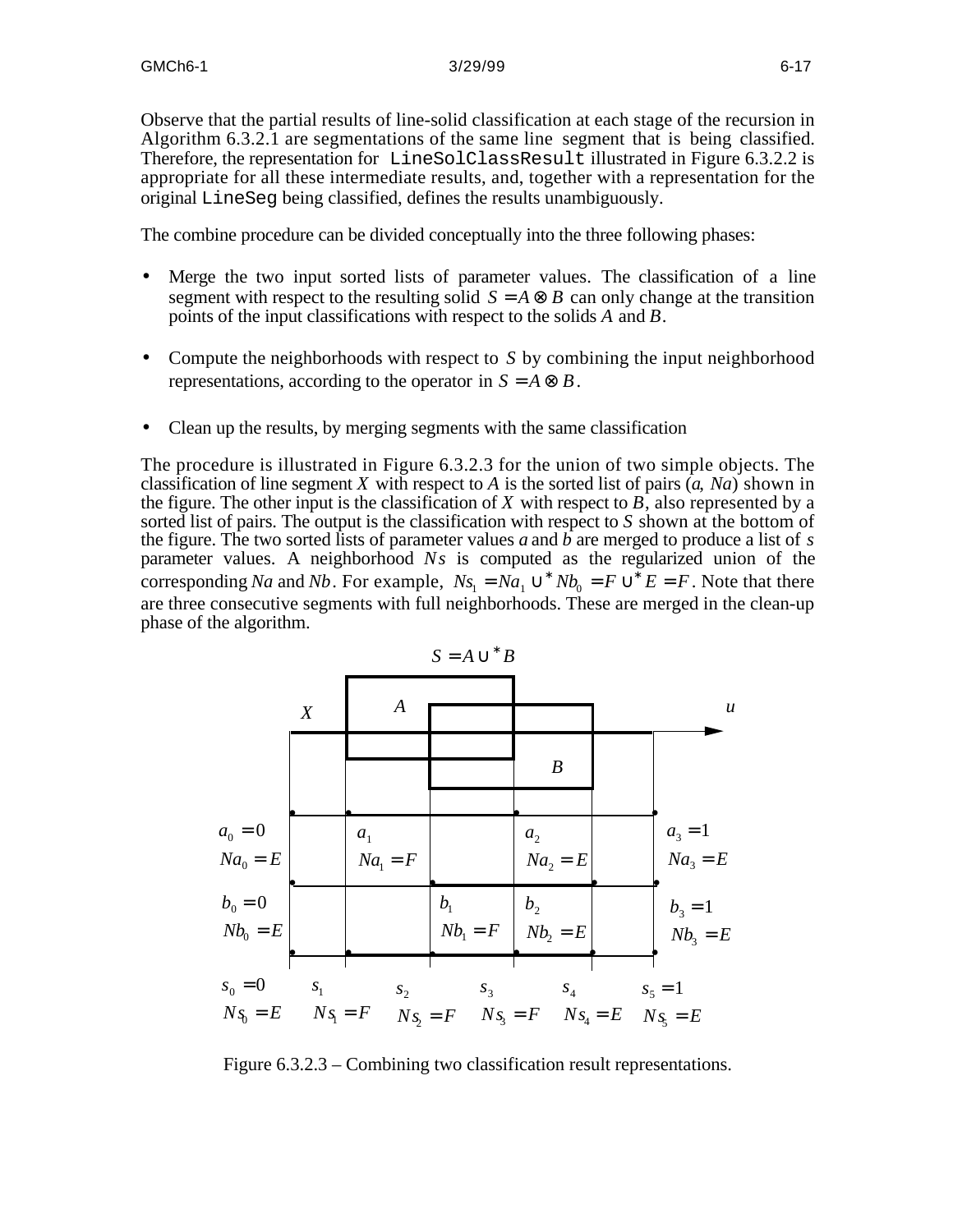In practice, the three phases of the combine procedure can be merged into a single scan of the two sorted lists. When a new point is placed in the output list, we compute its associated neighborhood, and check whether the point corresponds to a transition, or is redundant and need not be stored. In the example of Figure 6.3.2.3, points  $s_2$ ,  $s_3$  are redundant.

The combine procedure just described works with parameter values, not with the coordinates of the transition points. This implies that *the procedure can be applied to any parameterized curve* that is homeomorphic to a line segment. It can also be applied to a circle parameterized by the central angle  $\theta$  if we modify the calculations slightly to take into account that  $0 = 2\pi = ... = 2n\pi$ . This modified procedure is then applicable to any parameterized closed curve homeomorphic to a circle. Most geometric modeling systems parameterize all their curves, and segment them into subsets that are connected, compact 1 manifolds (*i.e.*, they are homeomorphic to either circles or line segments). Therefore our combine procedure has wide applicability.

### **6.3.3 Line Classification for BRep Solids**

Algorithms for line/solid classification for BRep objects are very similar to the point classification algorithms discussed earlier in Section 6.2.3. This is not surprising, since point classification was done essentially by casting a ray and classifying it. However, in the PMC case we were free to choose a convenient ray that avoided singularities, whereas now we must classify the given input line segment. In addition, it is not sufficient to examine only the first point of intersection because we need to segment the input into its *in*, *on* and *out* subsets.

The BRep is assumed to contain neighborhood representations for all of its faces and edges. We represent classification results by a simplified form of the representation in the previous section. We store in ascending order the parameter value *u* for each point where the classification changes along the line, plus the classification value at a point  $u + \varepsilon$ . Recall

that in Section 6.3.2 we also stored a neighborhood representation at  $u + \varepsilon$ .

We need a slightly modified point/face classifier ClassPtFaceN that returns not only an *in/on/out* value, but also the neighborhood of the point of intersection with respect to the solid (hence the suffix N). The neighborhoods for intersection points that are in the 2-D interior of a face or in the 1-D interior of an edge can be copied directly from the solid's BRep. If the intersection occurs at a vertex, the neighborhood is assigned the special value Unknown. The algorithm in pseudo-code follows.

## *Algorithm 6.3.3.1*

```
LineSolClassResultB ClassLineSolB(LineSeg L; Sol S) {
IntListNC = \emptyset;
 // Initialize a list of intersection points
 // Each point is represented by its u parameter value and
 // the Nbhd and ClassVal associated with it
 for each face F of solid S do {
```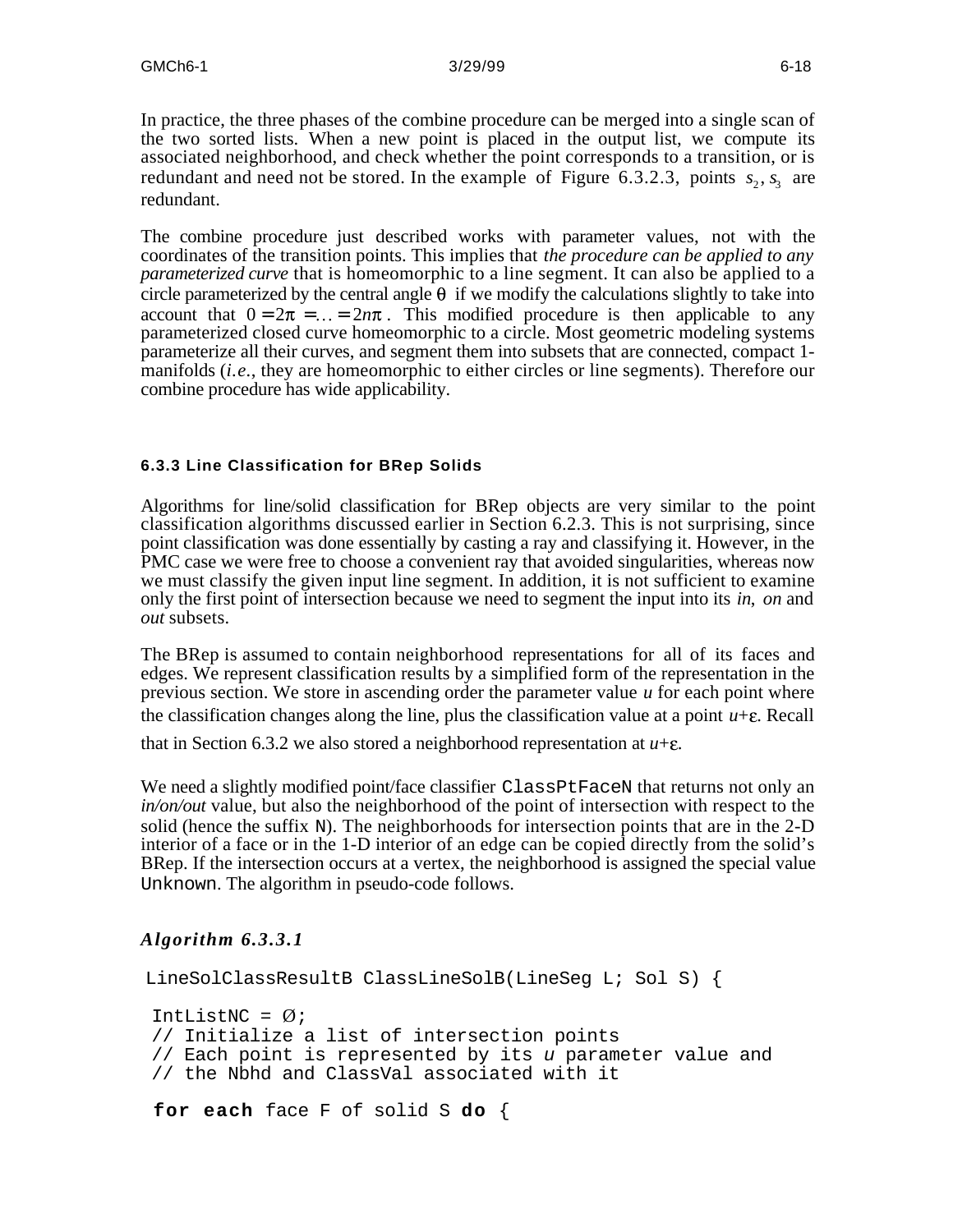```
 if not LineSurf(L,Surf(F)) then {
  // Predicate LineSurf(L,G) is true if L G
 PList = IntLineSurf (L, Surf(F));
  // Compute the intersections
  // If Surf(F) is curved there may be several intersections
  // Put them in a list PList
  for each point p in PList do {
   C = ClassPtFaceN(p, F); // Returns a classification value plus a neighborhood
   // If p is a vertex the Nbhd of C = Unknown
   if C.Value == (in or on) then Append(p,IntListNC); }
   } // End of face loop
if IntListNC == \emptyset then \{\n/ No intersections
  // L is entirely in, on or out
 q = SelectPt(L); // Pick an arbitrary point of L and classify it
  return ClassPtSolB(q,S);
 }
else { // Intersection list processing
 Append(EndPoint1,IntListNC); Append(EndPoint2,IntlistNC);
  // Add the endpoints and set their neighborhoods to Unknown
  IntListNC = Sort(IntListNC);
  // Sort by u value and merge coincident points
  until end of IntListNC do {
   i f p.Nbhd == Unknown then p.ClassVal = Unknown
   else {
   Tvalue = Transitional(p);
    // Tvalue is a pair of elements such as (in,out)
    Previous(p).ClassVal = FirstElem(Tvalue);
    p.ClassVal = SecondElem(Tvalue);
    } // End else
  Next(p); } // End of list traversal
  // At this point we may miss classification values for some
  // segments because of intersections at vertices. Classify
  // the mid-points of such segments
  until last but one element of IntListNC do {
   i f p.ClassVal == Unknown then {
   q = MidPoint(p,Next(p));
   p.ClassVal = ClassPtSolB(q, S); } // End then
  Next(p); } // End do
   } // End of intersection list processing
```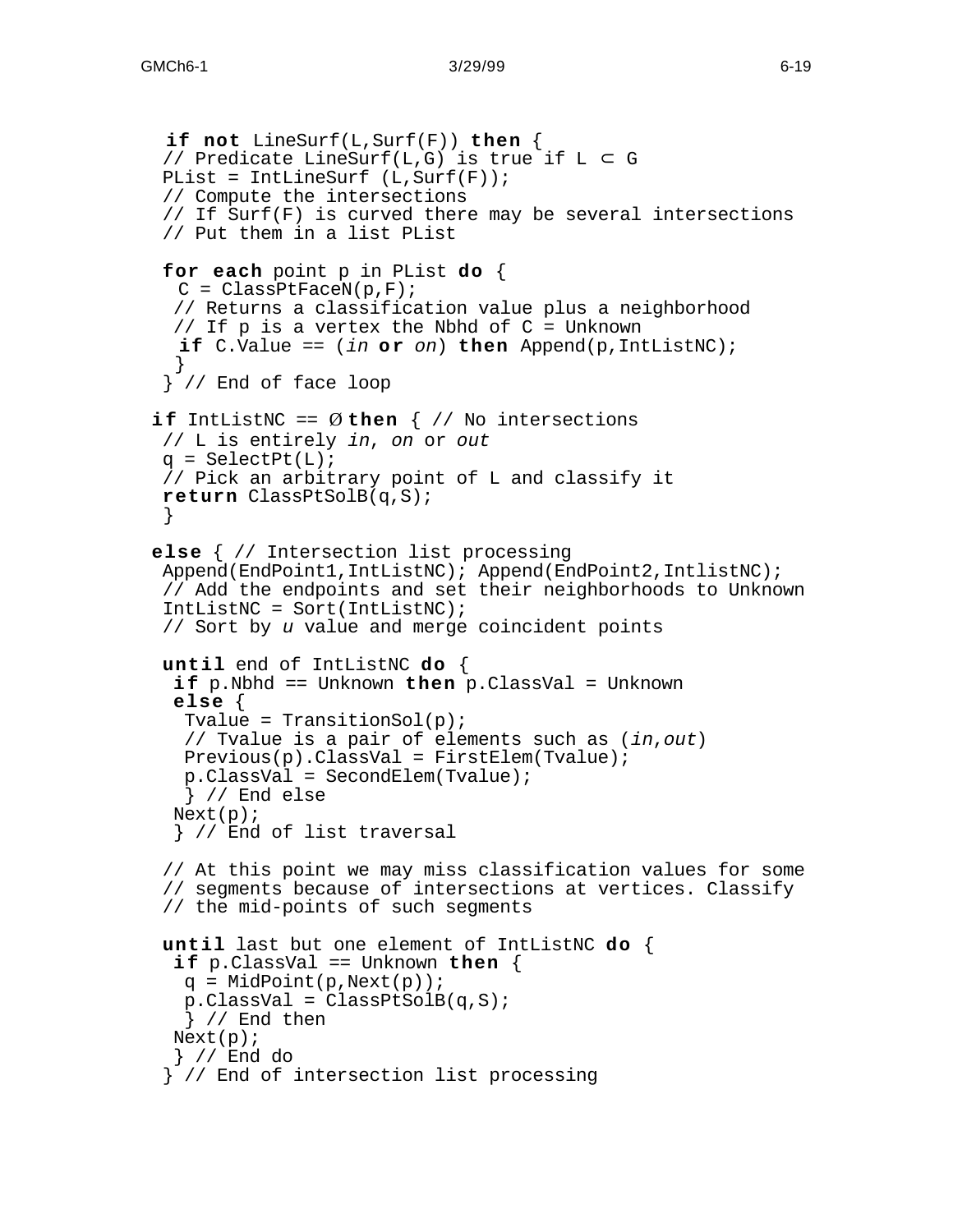#### **return** IntListNC without the Nbhd field }

Intersection list processing is illustrated in Figure 6.3.3.1. Points **b**, **c** and **d** are computed by intersecting the line segment *L* with the faces of the solid. (Actually **b** will be found twice, as the intersection of *L* with the left and back faces of the solid; duplicates are merged.) The endpoints of the line segment are assigned an Unknown neighborhood. Since **b** is a vertex, its neighborhood is also set to Unknown. After TransitionSol returns, we know that the transitions at **c** and **d** are (*on*,*in*) and (*in*,*out*), respectively, but TransitionSol is unable to determine the transition types of points **a**, **b** and **e**, which have Unknown neigborhoods. This situation is shown schematically in the first labelled horizontal line of the figure. The transition information at **c** implies that segment **bc** is *on* and segment **cd** is *in*. Therefore we can attach a ClassVal of *on* to **b** and a ClassVal of *in* to **c**. (Recall that in our representation the classification value of a segment is attached to the initial point of the segment.) The transition type of **d** implies a ClassVal of *out* for **d** and *in* for **c**. Note that we have found **c**'s value twice. This redundancy occurs most of the time in this algorithm, and can be avoided through more sophisticated programming, but contributes little to the overall cost. The value of **b** was found by propagation of the transition type of **c**, although the neighborhood of **b** was Unknown because it is a vertex. The second horizontal line in the figure shows the situation at the end of the first list traversal. The ClassVal for **a** is still Unknown, and so is **e**'s, but this latter is irrelevant and can be ignored. We classify the midpoint **q** of the segment **ab** and find that **q** is *out*, and hence so is the whole segment **ab**, as shown in the third horizontal line.



Figure 6.3.3.1 – Intersection list processing in ClassLineSolB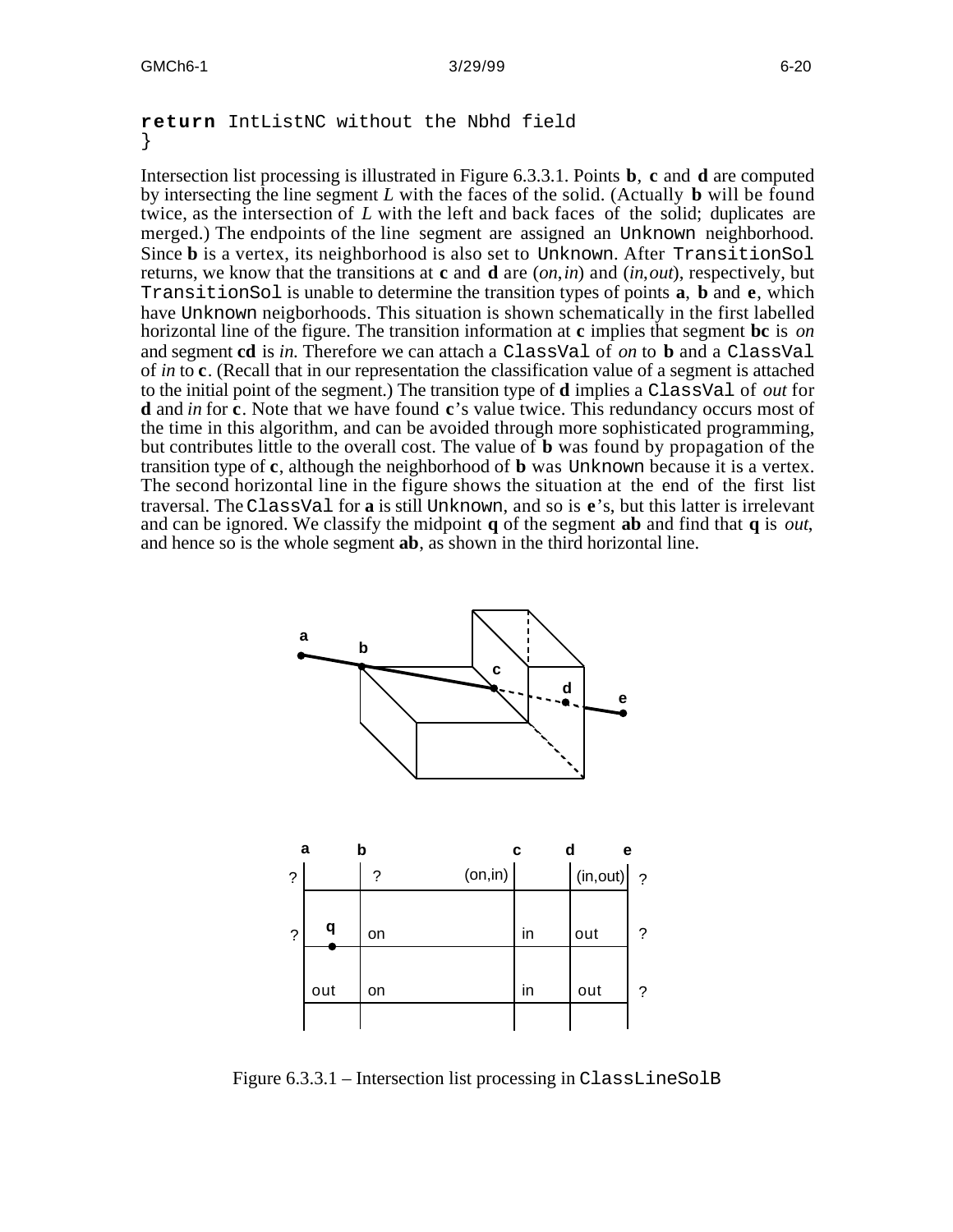We avoided the difficult problems of representing vertex neighborhoods and reasoning about the transitions at vertices by using the strategy of testing an interior point of a segment by point classification. We could similarly avoid dealing with neighborhoods of points lying on edges (e.g., **c** in Figure 6.3.3.1), but these are considerably easier than vertex neihborhoods, and it is generally more effective to handle them directly. Note that midpoint classification amounts essentially to another line classification (without singularities), which costs almost as much as the original one, and therefore should be used sparingly.

## **6. 4 Neighborhoods**

This section discusses how to represent and combine neighborhoods, and how to infer transition types from neighborhood information.

## **6.4.1 Representation and Combination**

The neigborhood of a point with respect to a geometric entity (*e.g.*, a solid) can be represented *explicitly*, as we will see below, or *implicitly*, by pointers to entities that are adjacent to the point. For example, if a point is in the interior of an edge that is shared by two faces of a solid, pointers to these two faces suffice to define completely the local geometry of the solid in the neighborhood of the point. Implicit representations are used in many geometric modeling systems, but often lead to complicated algorithms for combining neighborhood information. In this text we focus on explicit neighborhood representations, which are relatively simple to combine.

The representations discussed below assume that geometric entities have associated coordinate systems that can be used as references, for example, for measuring angles. These coordinate systems can be defined as follows. We assume that all curves and surfaces are oriented at construction time. Thus, a surface constructor associates a *reference normal* vwith the surface being instantiated. It does not matter which of the two possible orientations for a surface normal is chosen, but the system must be able to know which is which. Reference normal assignment may be done explicitly, by attaching to the surface representation a normal vector to the surface at a given point, *i.e.*, an applied vector. This vector must then be carried along with the surface representation and updated if the surface is moved in space. Alternatively, the normal may be defined implicitly. For example, a system may define a reference normal to spherical and cylindrical surfaces as the inward pointing normal, in the direction of decreasing radial coordinate.

Similarly, a curve constructor associates a *reference tangent* vector with the curve instance. Again, this vector can be represented expicitly and associated with the curve representation, or implicitly. Often, the reference tangent for a parametric curve is represented implictly by agreeing that it points in the direction of increasing parameter values. For example, a line segment is usually represented by two endpoints **p** and **q** such that **p** corresponds to  $u = 0$  and **q** to  $u = 1$ . The reference tangent then points from **p** to **q**. When a curve lies on a surface we use the curve's tangent  $\tau$  and the surface's normal  $\nu$  to define a binormal  $\beta = \tau \times v$ .

The most important types of neighborhoods needed in geometric modeling algorithms are the following.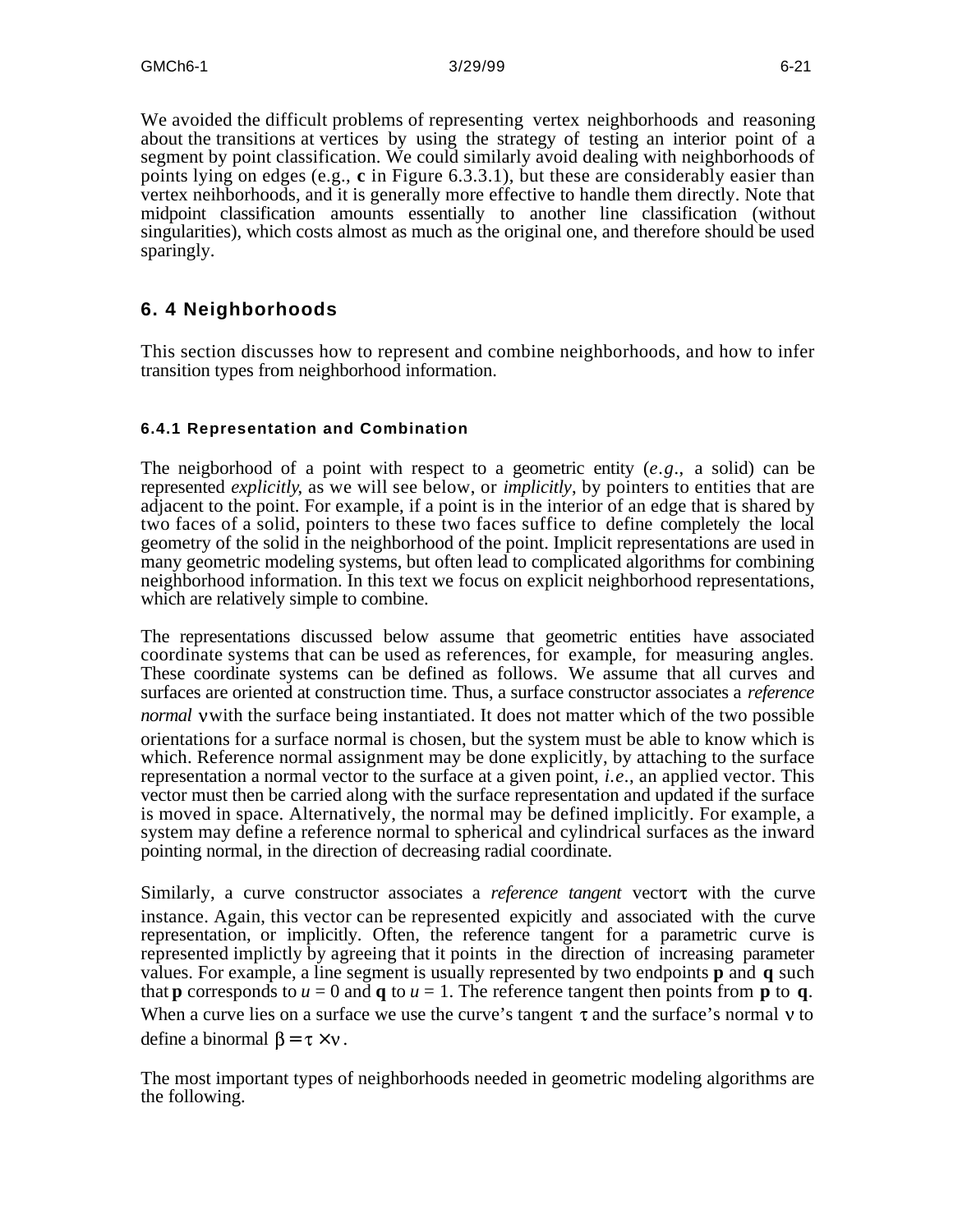*3-D face neighborhood* : neighborhood of a point that lies in the interior of a face with respect to a solid. The solid  $\overline{S}$  is known, and so is the face  $\overline{F}$  on which **p** lies. In addition, the face's reference normal  $\nu$  is also known. Since the point is not on an edge and is not a vertex, there are only two possible situations: either the solid's material locally is on the side towards which points, or is on the opposite side. One bit of data, called a *side bit*, suffices to distinguish between these two situations. For example, we can represent the first case by a 1, and the second by a 0. A complete 3-D face neighborhood representation for a point **p** on a face  $F$  with respect to a solid  $\overline{S}$  is then a pair

```
Nbhd(p,S) = (SideBit(p,S), RefNormal(p,S)).
```
Alternatively we can combine the two entities into just one normal vector that points towards the material side:

 $InwardNormal(p, S) = i f SideBit(p, S) then RefNormal(p, S)$ **else** –RefNormal(p,S)

Figure 6.4.1.1 shows a point on a cube's face, and the associated reference normal  $v'$ . The SideBit in the representation for the neighborhood of **p** with respect to *S* is a 0, signifying that  $v'$  points away from the material. The corresponding InwardNormal representation is the vector  $-\nu$ . Note that both of these representation schemes also apply to curved surfaces.



Figure  $6.4.1.1$  – The side bit for **p** is 0.

3-D face neighborhood representations are easy to combine by comparing normal directions. We define a predicate

```
SameSide = (InwardNormal(p, A) == InwardNormal(p, B))
```
which is true when the two material sides coincide and false when they are opposite. Neighborhoods represented by their InwardNormal values can be combined as follows. We are given the neighborhoods of a point with respect to solids *A* and *B* and we want to combine these so as to obtain the neighborhood of the same point with respect to solid  $C = A$  *B*, where denotes a regularized Boolean operation.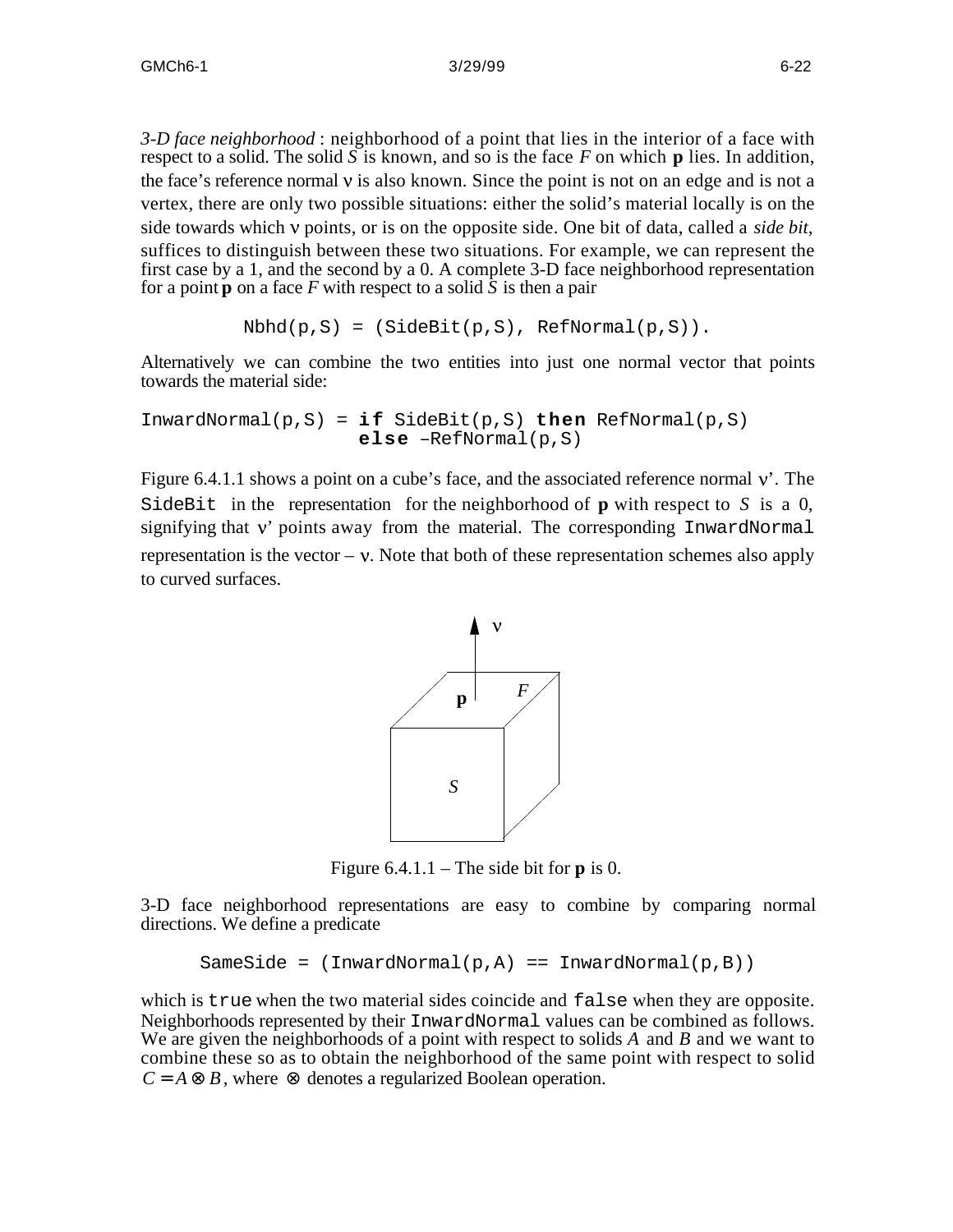### *Algorithm 6.4.1.1*

NbhPtSol CombNbhdPtSol (NbhPtSol nA, nB) {

 // nA is the neighborhood of a point p with respect to solid // A and nB the neighborhood of the same point with respect // to B; p is in the interior of faces fA and fB of A and B. // Neighborhoods are represented by their inward normals // or the special values Full and Empty.Input neighborhoods // are assumed neither Full nor Empty

```
i f SameSide then
```

```
 case of {
  Union: nC = nA;<br>Difference: nC = Empty;Difference:
   Intersection: nC = nA;
   }
  else
    case o f {
   Union: nC = Full;<br>Difference: nC = nA;Difference: nC = nA;<br>Intersection: nC = Empty;
   Intersection:
     }
 }
```
Figure 6.4.1.2 illustrates neighborhood combination in 2-D when the operator is union. The same algorithm applies to objects with curved surfaces, provided that the normals are computed at the same point **p**.



Figure 6.4.1.2 – 3-D face neighborhood combination for the union operator. On the left the rectangles *A* and *B* overlap, and on the right they just touch.

*3-D edge neighborhood*: neighborhood of a point that lies in the interior of an edge with respect to a solid. The situation now is more complicated. We work in the plane normal to the reference tangent vector  $\tau$  at **p**. This normal plane intersects the point neighborhood in a sector subtended by the intersections of the normal plane and the faces adjacent to the given edge—see Figure 6.4.1.3. All that we need is to represent this sector, as a pair of angles. To obtain an origin for measuring the angles we construct a local coordinate system with basis vectors  $(\xi, \eta, \tau)$  as follows: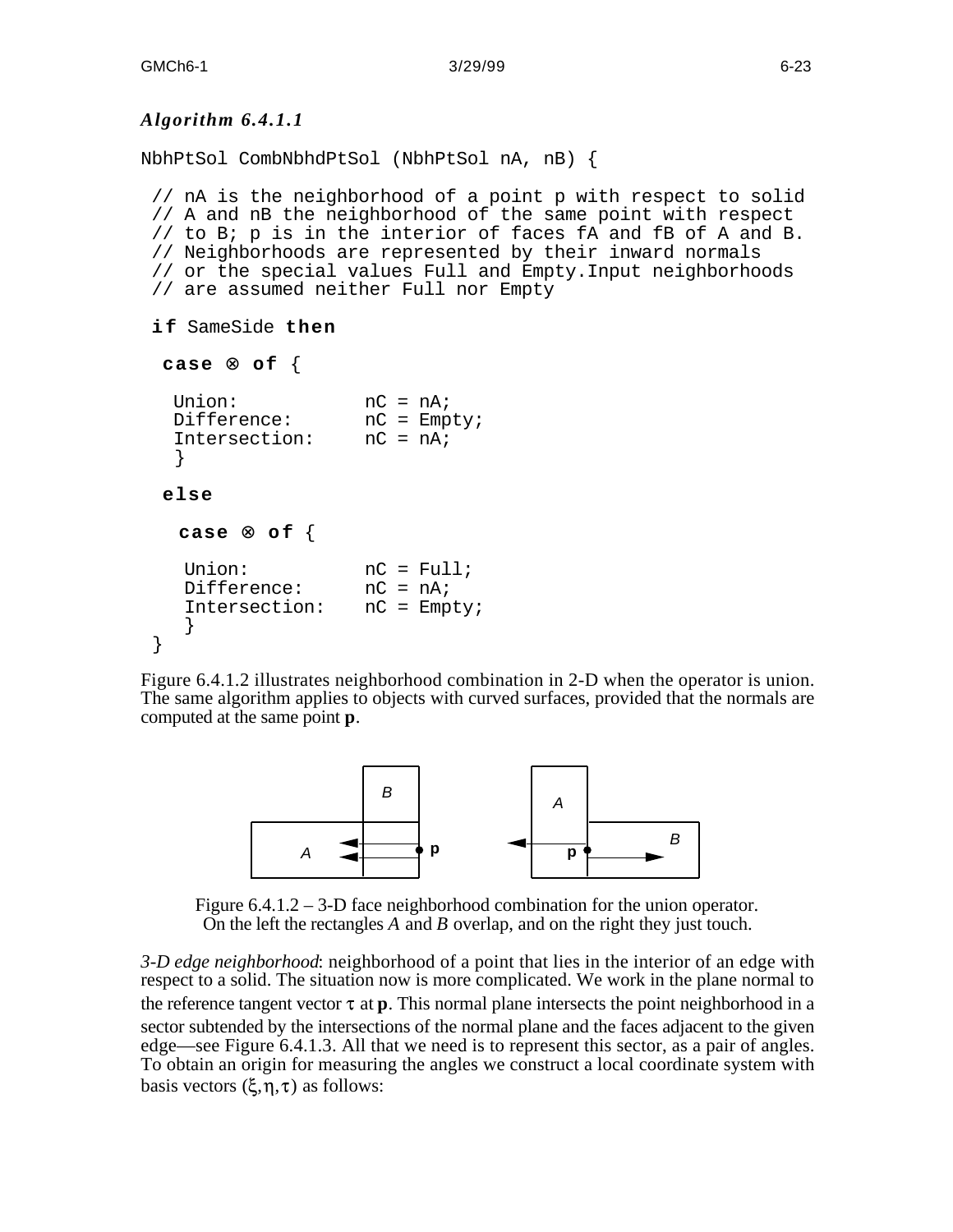$\xi = y \times \tau$  $\eta = \tau \times \xi$ 

Here  $\tau$  is the tangent vector to the edge and  $y$  is the basis vector that corresponds to the  $y$ axis of the lab coordinate frame. If these two vectors are parallel we choose

$$
\xi = z
$$

$$
\eta = x
$$

$$
\tau = y
$$

We use the  $\xi$  axis as origin, and measure the angles in the  $\xi \eta$  plane with the positive sense being given by the motion of a right-handed screw as it advances in the positive  $\tau$  direction. For example, the sector shown on the right in Figure 6.4.1.3 is represented by the angular interval in degrees (–90,0).



Figure 6.4.1.3 – Representation for a 3-D edge neighborhood.

Sector representations are easy to combine through regularized Boolean operations, as shown in Figure 6.4.1.4. If we replace the sectors by the corresponding arcs of, say, the unit circle, the combine procedure required is precisely the same as for combining circular arc classifications, discussed in Section 6.3.2.

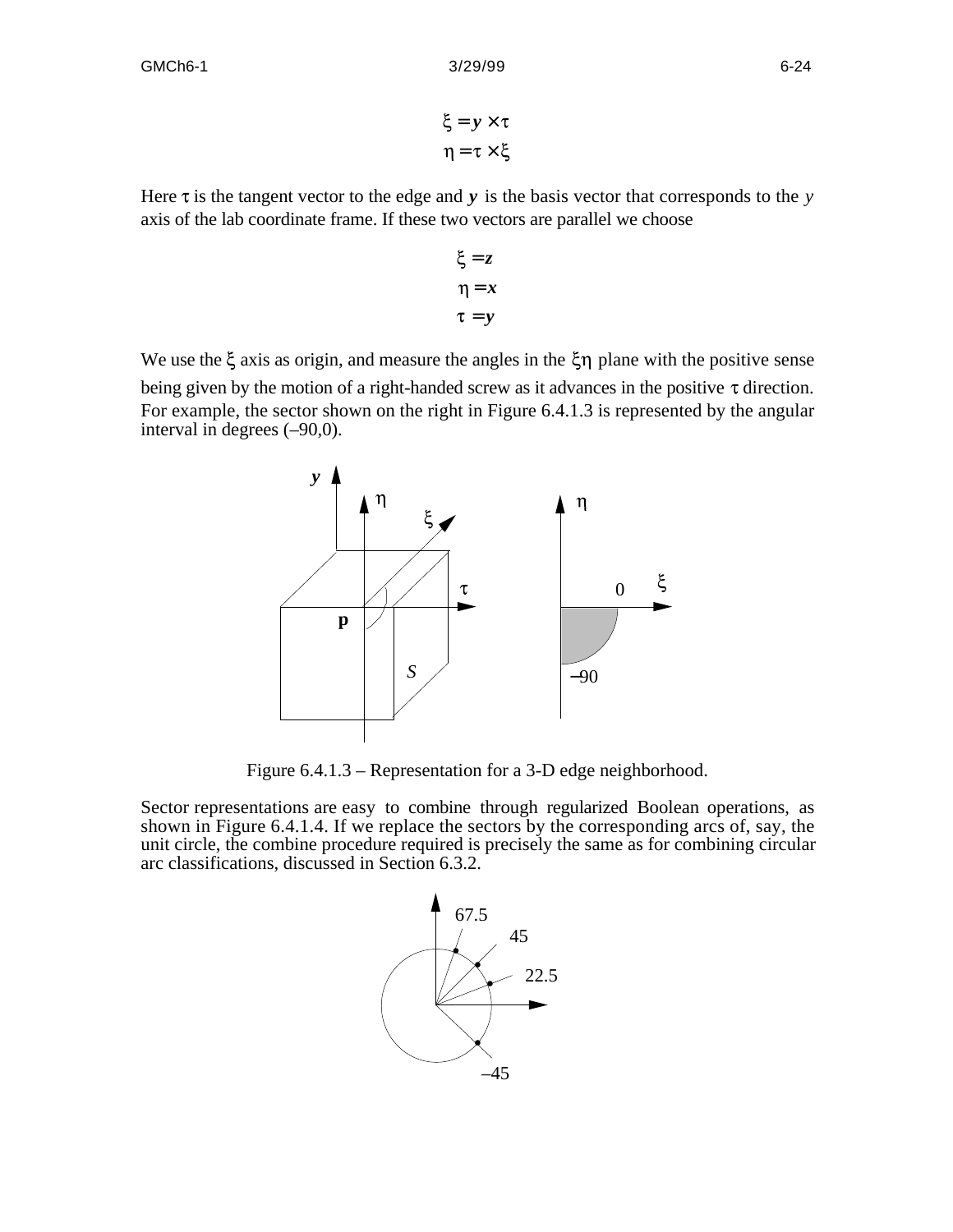Figure 6.4.1.4 – The regularized intersection of sectors (–45,45) and  $(22.5, 67.5)$  is the sector  $(22.5, 45)$ , which can be computed by intersecting the circular arcs that correspond to the argument sectors.

Edge neighborhoods for non-manifold solids can be represented by lists of angular sectors, instead of single sectors. The circle classification procedures used for combining neighborhoods can handle such lists.

For objects with curved surfaces, a sector representation for edge neighborhoods can still be constructed, by using the tangents to the curves of intersection between the curved surfaces and the  $\zeta$  plane normal to the edge. But this representation is incomplete. It must be supplemented, for example, with pointers to the actual curved surfaces. The tangent approximation can be used to combine neighborhoods in most cases. We use the standard circle classification combine procedure and produce a new sector list. We also carry along with each angle the corresponding surface pointer and output a list of angular intervals, each with two associated surface pointers. This procedure fails when two distinct surfaces have the same tangent approximation in the normal plane to the curve. Figure 6.4.1.5 provides an example. The two circles in the figure have the same tangent. When this occurs, we resort to higher-order approximations for the curves of intersection of the surfaces with the  $\zeta \eta$  plane. (This approach was used successfully in the PADL-2 system.) In essence we must sort the surfaces (or the curves of intersection of the surfaces with the normal plane) around the edge, so as to properly identify and process the (curved) sectors that lie between pairs of surfaces. We omit the details, because they are not very instructive and the first-order approximations fail very seldom.



Figure 6.4.1.5 – The linear approximation does not suffice for combining neighborhoods of points on the intersection of two tangent cylinders.

*2-D edge neighborhood*: neighborhood of a point that lies in the interior of an edge of a solid with respect to a face of the solid. We use the binormal  $\beta$  to define a direction normal to the edge and tangent to the face's surface. Then, a 1-bit representation suffices to distinguish between the two possible cases, much like in 3-D face neighborhoods—see Figure 6.4.1.6. In some geometric modeling systems 2-D neighborhood information is encoded in the orientation of the edges.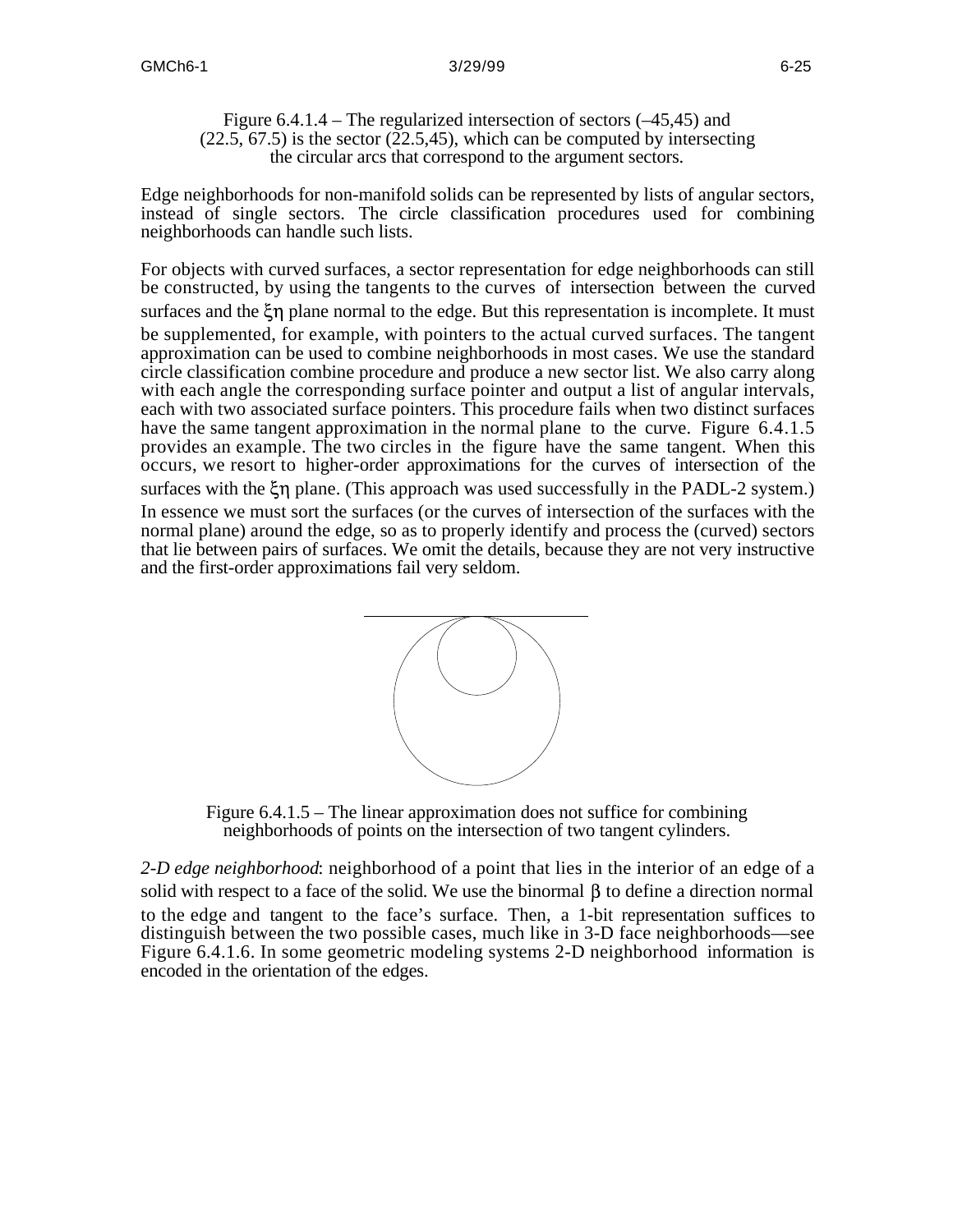

Figure 6.4.1.6 – The representation for the 2-D edge neighborhood of **p** is 0, since  $F$  is on the side of the binormal  $\beta$ 's tail.

*3-D vertex neighborhood*: neighborhood of a vertex with respect to a solid. 3-D vertex neighborhoods are considerably more difficult to represent and combine than their edge or face counterparts. They are not needed in the algorithms discussed in this text. However, some geometric modeling systems are based primarily on vertex-neighborhood manipulations [Mantyla TOG], [ref on Noodles].

*2-D vertex neighborhood*: neigborhood of a vertex with respect to a face of a solid. These are very much like 3-D edge neighborhoods, and also are not needed in our algorithms.

#### **6.4.2 Transition Evaluation**

The algorithms we presented earlier for set membership classification with respect to BRep solids relied on our ability to infer the type of transition encountered when a line (or, more generally, a curve) intersects the boundary of a solid. We assume throughout this section that an observer travels along the curve in the direction of its reference tangent  $\tau$ , which usually is the direction of increasing parameter values.

Transition evaluation is very easy when a curve/solid intersection is non-singular, *i.e.*, when the point of intersection lies in the interior of a face of the solid, and the intersection is "clean" (also called *transversal*). A transversal intersection occurs when a curve is not tangent to the solid's face. Figure 6.4.2.1 illustrates the procedure in 2-D. It is clear from the figure that

$$
\begin{array}{ccc}\n\tau & \nu > 0 & out & in \\
\tau & \nu < 0 & in & out\n\end{array}
$$

Here we denote by  $\nu$  the inward normal to a face. If the inner product above is zero, a curve is tangent to a face. This cannot happen for line/plane intersections in our algorithms. If it did, the line would lie entirely in the plane and there would be a continuum of intersection points. Recall that in our algorithms we do not compute intersections of lines with faces in which they lie. However, for general curves and surfaces tangential intersections may occur. They are treated as singular intersections, by techniques similar to those described below.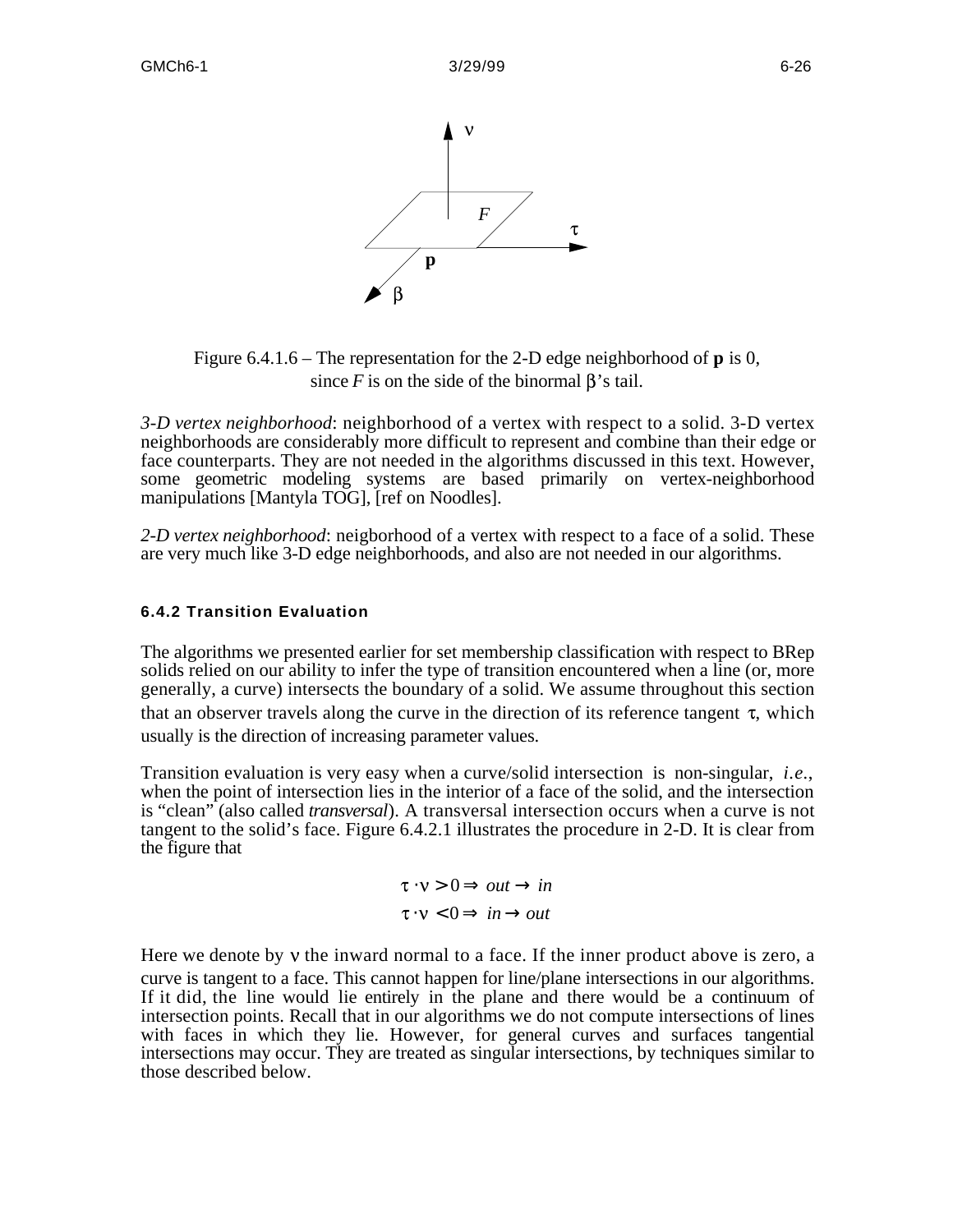

Figure 6.4.2.1 – Transition evaluation for non-singular line/plane intersections

When the intersections are singular, we can take two approaches. Either we *avoid* the singularities, or we *resolve* them. Avoiding singularities is easy but not very efficient. Figure 6.4.2.2 presents a 2-D example. The line/rectangle intersection occurs at a vertex. Instead of reasoning about the vertex neighborhood so as to infer the transition type, we simply select and classify a point in the interior of a line segment between intersection points. The point classification is also the classification of the entire segment. Point classification is done by casting a ray, but the ray is arbitrary and can be selected to avoid singularities. The drawback of this method is that it requires additional ray classifications and therefore can be expensive.



Figure 6.4.2.2 Avoiding singularities by classifying a segment's midpoint.

Resolving vertex singularities is complicated, and will not be addressed in this text. Avoiding such singularities as explained above often leads to more robust and efficient algorithms. Also, vertex singularities occur rarely. Edge singularities are much more common, and can be resolved as follows.

We work in the plane normal to the edge at the point of intersection **p**, as shown in Figure 6.4.2.3. We assume that the line segment *L* to be classified does not lie in the host line of the edge *E*. (If it did, the computed intersection points in our algorithm would be vertices of the solid, and we would have vertex singularities, instead of edge singularities.) We project the line segment on the normal plane of the edge. The projection is another line segment. We represent the 3-D edge neighborhood by an arc (or several arcs, for non-manifold neighborhoods) on the unit circle in the normal plane, and intersect the projected line segment (extending it, if necessary) with the unit circle. Finally, we classify the two points of intersection **q** and **r** with respect to the arc(s) that represent the neighborhhod. The transition type follows directly from these classification values, read in the order of